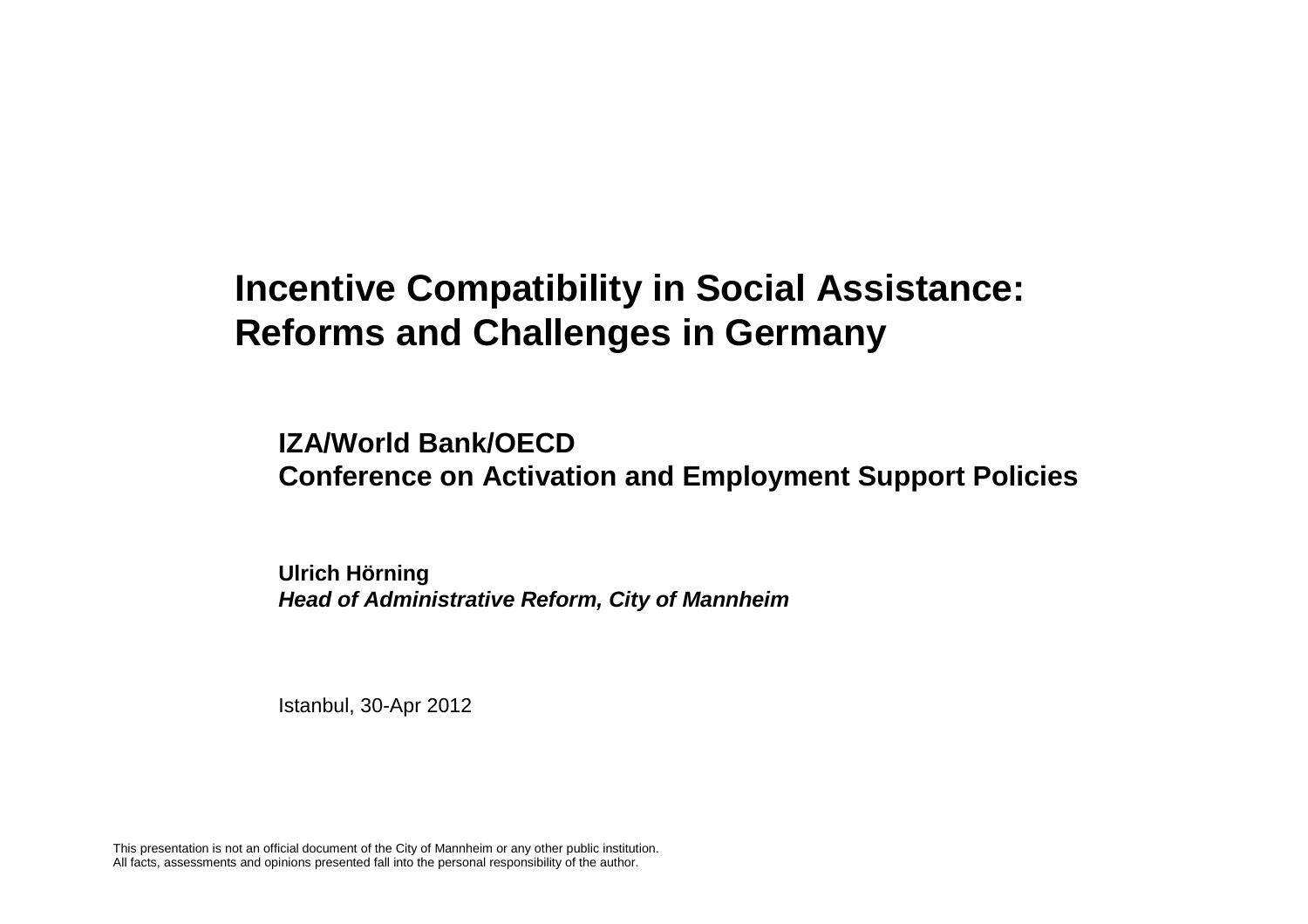#### **Germany's federal political structure is a key framework for social safety net design and operation**



Sources: Destatis, Wikipedia, SVR Wirtschaft, authors calculations (\* Estimate by SVR Wirtschaft)

Note: All financial indicators as gross expenditure. Additionally, the Public Social Insurance Schemes (Pension, Health, Unemployment (Social Insurance) add €506bn (2009) (21% GDP) expenditure. Total gross public expenditure is 57% of GDP in 2009. Total public debt is 73% of GDP (2010 notification to EU).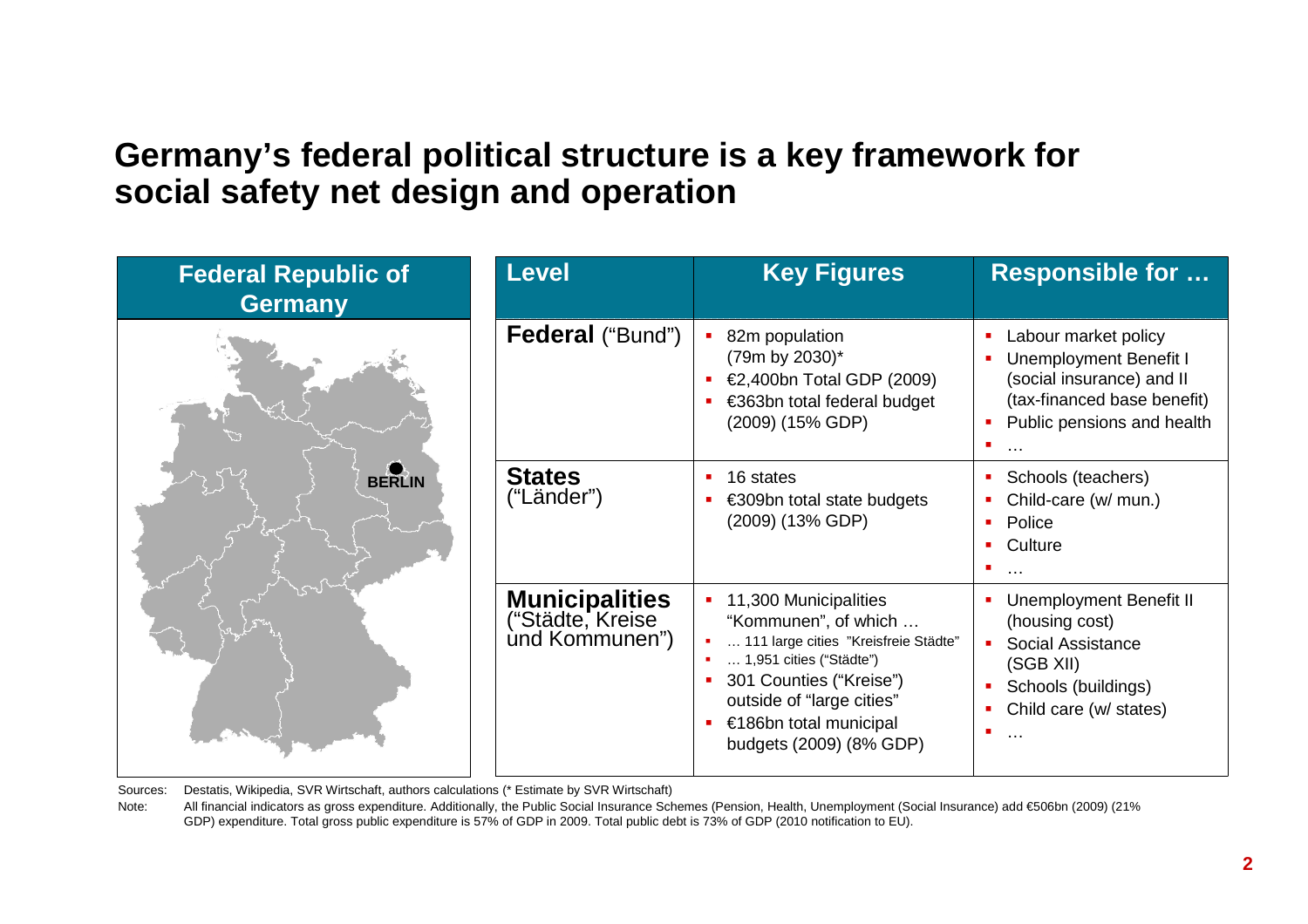Labour-market reforms in Germany (quick recap)

Segmenting the target group

Social assistance: three levels of incentives

Work incentives

Fiscal federalism incentives

Case manager incentives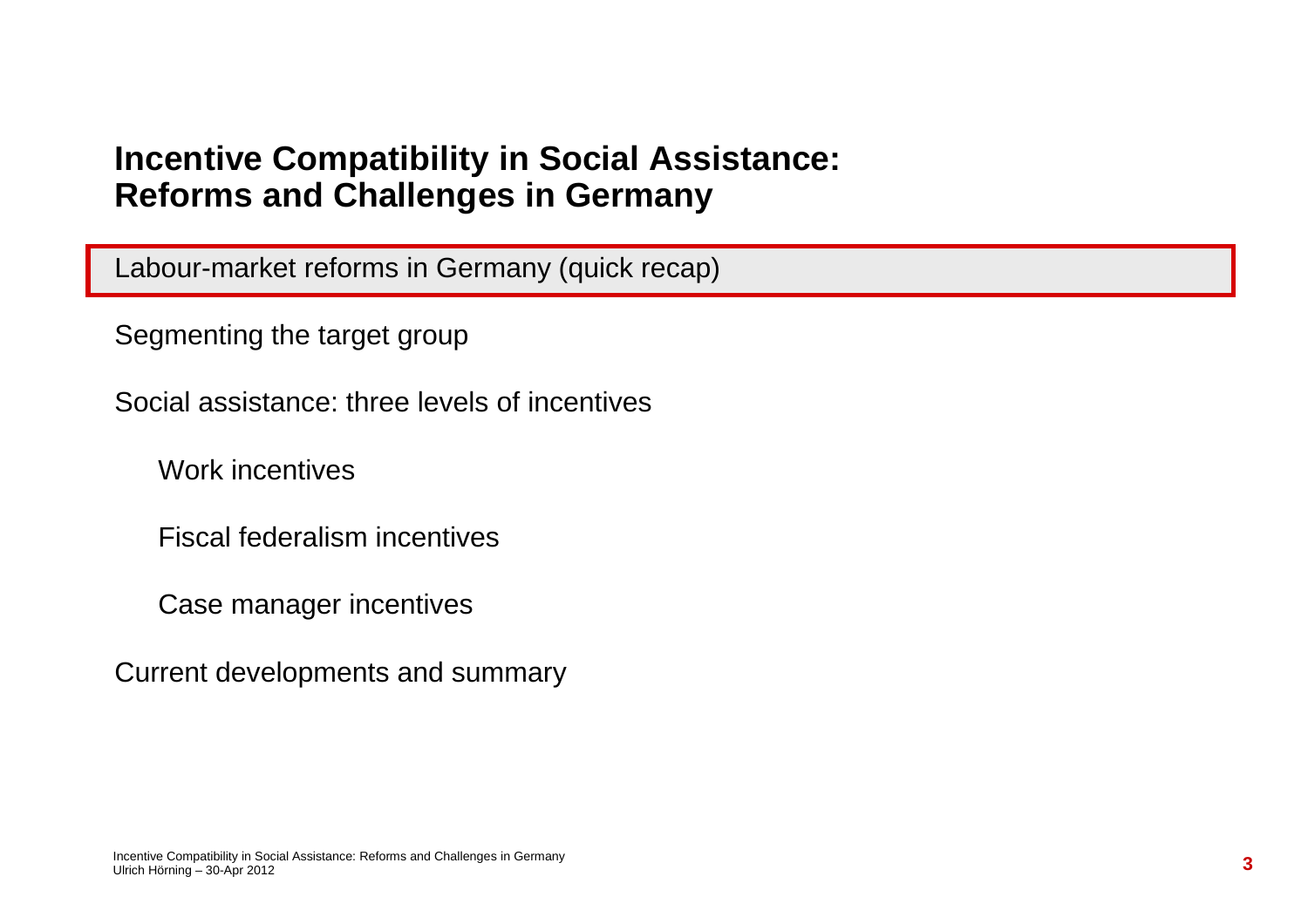### **Germany implemented labour market reforms in 2003-2005 activation increased but challenges remain**



- Reform had three parallel thrusts:
	- -**Redesign of Federal Labour Office**
	- -**Benefit Reform** (single "Basic Income Support" scheme, 2% GDP)
	- - **Deregulation** of Labour Market within "Coordinated Capitalism" model
- **Joint delivery structures** in majority of cities as cooperation between Federal Labour Agency and municipalities
- - Central role of **case managers**: qualification and results-orientation
- - **Evaluation and data systems** very important for ongoing system improvement
	- But, challenges remain: (1) low-qualified groups still excluded and (2) shortage of skilled labour!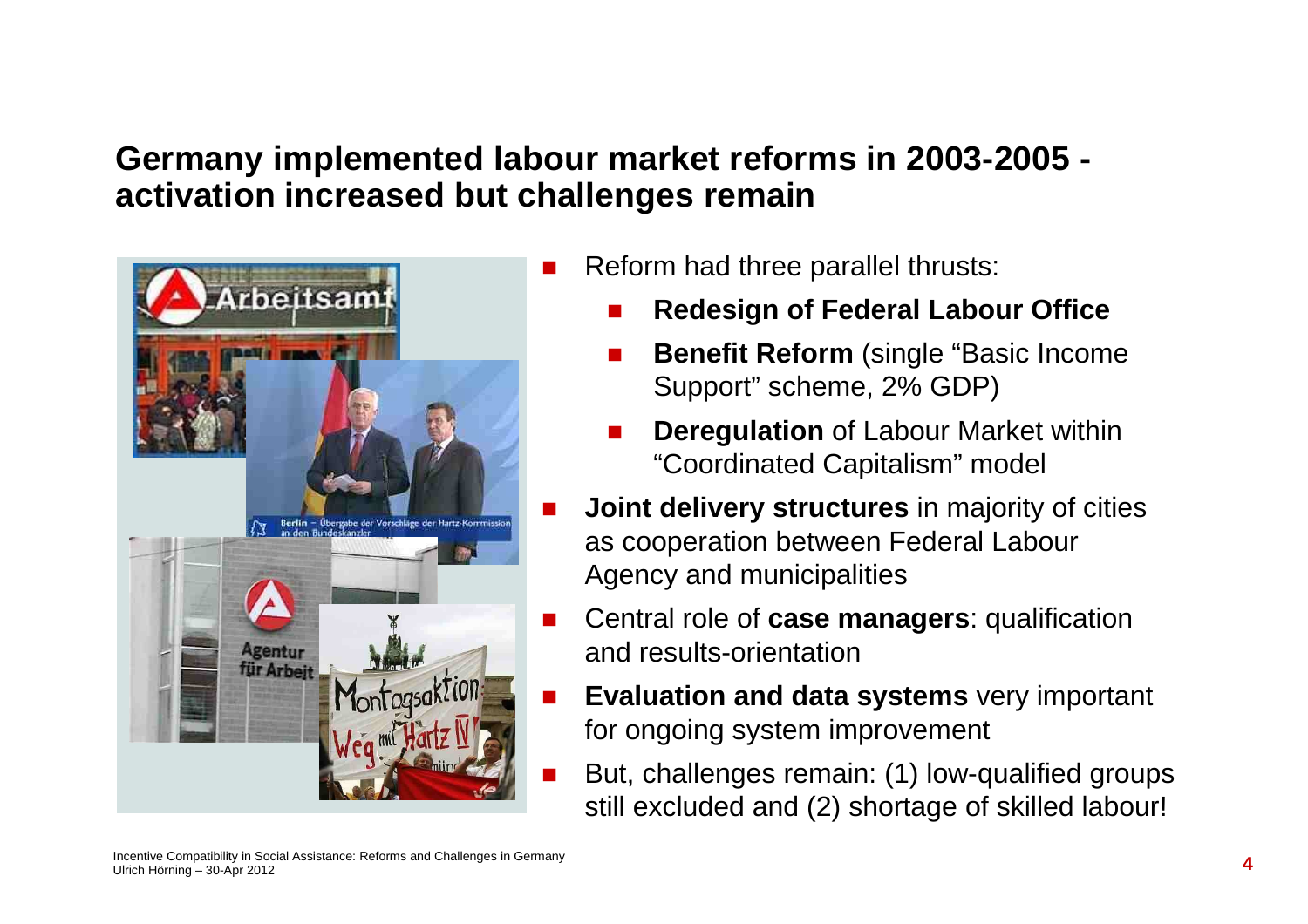### **The package: Reorganization at Federal Labour Agency, merged benefits, more activation, labour market reform**

#### **(1) Redesigning the Federal Labour Office**

- - Reorganization of public employment services (**Federal Labour Agency**)
- -Improved service standards
- -Improved targeting & enlarged mandate
- - Comprehensive evaluation scheme (increasing relevance to policy makers)

#### **(2) Merging of Benefits and Focus on Activation**

- -Reforming and merging benefits
- - Linking benefits and sanctions to activation services
- - Requiring mutual responsibilities – proactive behavior of the unemployed
- -Training and placement schemes

#### **(3) Labour Market Reform / Self-Regulation**

- -Deregulation of the temporary work sector
- -Allow exemptions from restrictions on fixed-term contracts and dismissal protection
- - But: No fundamental switch away from German cooperative capitalism model, e.g. flexible handling of work hour accounts agreed within collective-bargaining system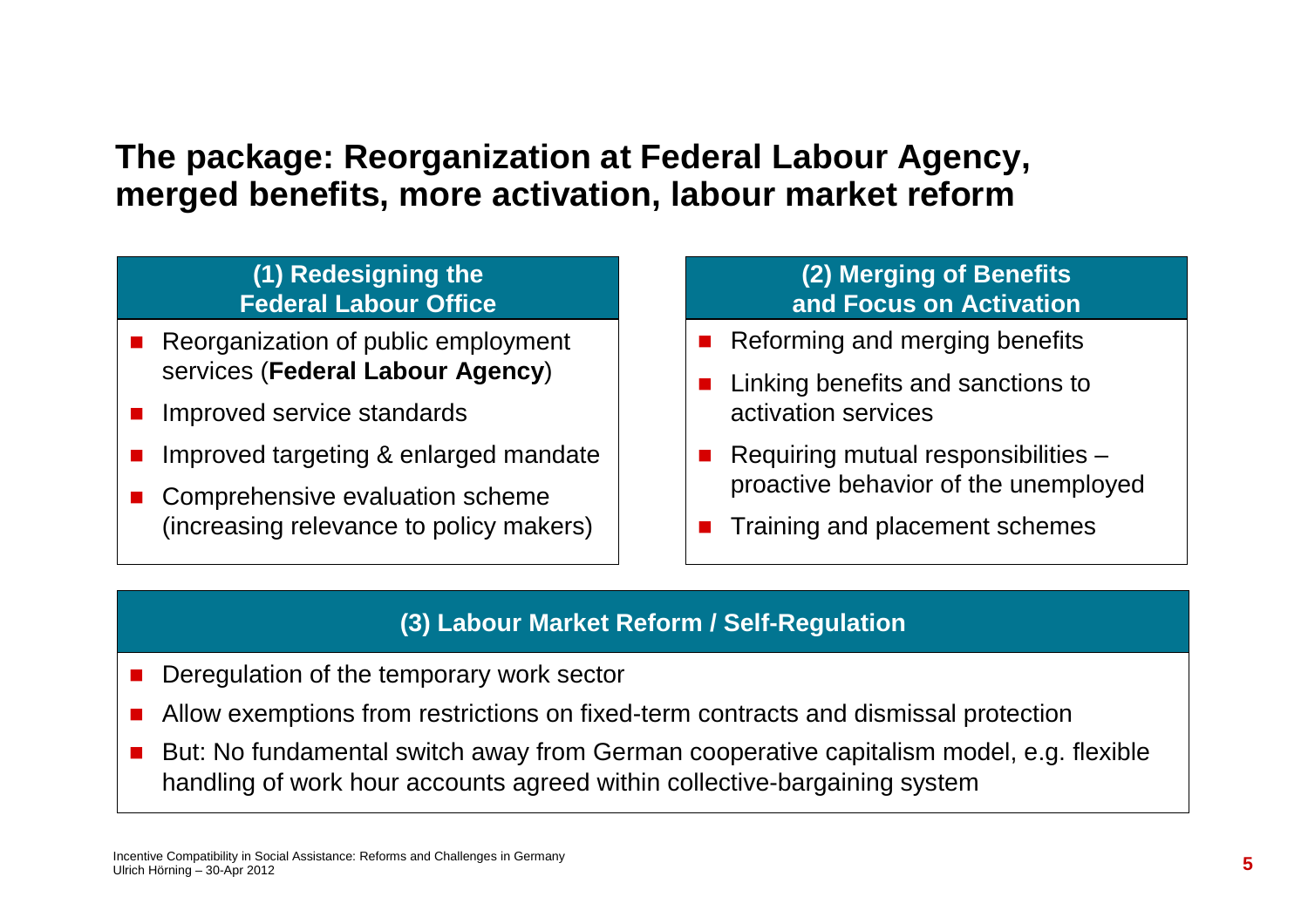### **Focus on benefits: tax-financed SA benefits were merged into "Basic Income Support / Unemployment Benefit II" by 2005**

| Before 1 Jan 2005                                                                  |                                                                                                                                                              |                                                                         | Since 1 Jan 2005                                 |                                                                                                                                          |                                                                                             |
|------------------------------------------------------------------------------------|--------------------------------------------------------------------------------------------------------------------------------------------------------------|-------------------------------------------------------------------------|--------------------------------------------------|------------------------------------------------------------------------------------------------------------------------------------------|---------------------------------------------------------------------------------------------|
| <b>Type of benefit</b>                                                             | <b>Description</b>                                                                                                                                           | <b>Responsibility</b>                                                   | <b>Type of benefit</b>                           | <b>Description</b>                                                                                                                       | <b>Responsibility</b>                                                                       |
| Unemploy-<br>ment benefit<br>(insurance-<br>financed)                              | 60 - 67% of former<br>wage<br>Paid up to 32 months<br>Eligibility: people paid<br>unemployment in-<br>surance contributions                                  | Federal<br>Labour                                                       | Unemploy-<br>ment benefit I<br><b>SGB III</b>    | 60 - 67% of former<br>wage<br>Limited to $12(24)^*$<br>months<br>Eligibility as before                                                   | <b>Federal</b><br>Labour<br><b>Agency</b><br>(FLA, "Bundes-<br>agentur")                    |
| Unemploy-<br>ment<br>assistance<br>(tax-financed)                                  | 50 - 53% of former<br>wage<br>Paid for an unlimited<br>period of time<br>Eligible people: former<br>►<br>recipients of<br>unemployment benefit               | <b>Office</b><br>("Bundes-<br>anstalt")<br><b>Integers out accepted</b> | <b>Basic Income</b><br>Support /<br>Unemploy-    | <b>Focus of This Presentation: Social Assistance (SA)</b><br>Fixed amount: 364<br><b>EUR plus housing</b><br>benefits                    | $\triangleright$ Cooperations<br>between local<br><b>FLA</b> offices                        |
| Social<br>assistance<br>(tax financed)                                             | Fixed amount (incl.<br>٠<br>housing benefits:<br>Avg. ~EUR 650'<br>For people not<br>eligible to unem-<br>ployment benefits<br>or unemployment<br>assistance |                                                                         | ment<br>benefit II <sup>t</sup><br><b>SGB II</b> | Paid for an unlimited<br>period of time<br>For all job-ready<br>job-seekers<br><b>Continuation of old "Social Assistance" as SGB XII</b> | and munici-<br>palities<br>In 69 locations:<br>municipalities<br>without FLA<br>involvement |
| Note:<br>$(SGB = "Sozialgesetzbuch")$<br>Over-58 workers receive 24 months of UB I | SGB II, III and XII refer to the respective chapters of the German Social Code                                                                               |                                                                         |                                                  | for recipients not-capable of working and 65+years<br>traditionally funded by municipalities. **                                         |                                                                                             |

\*\* Funding of SGB XII for > 65 years to be covered increasingly by federal government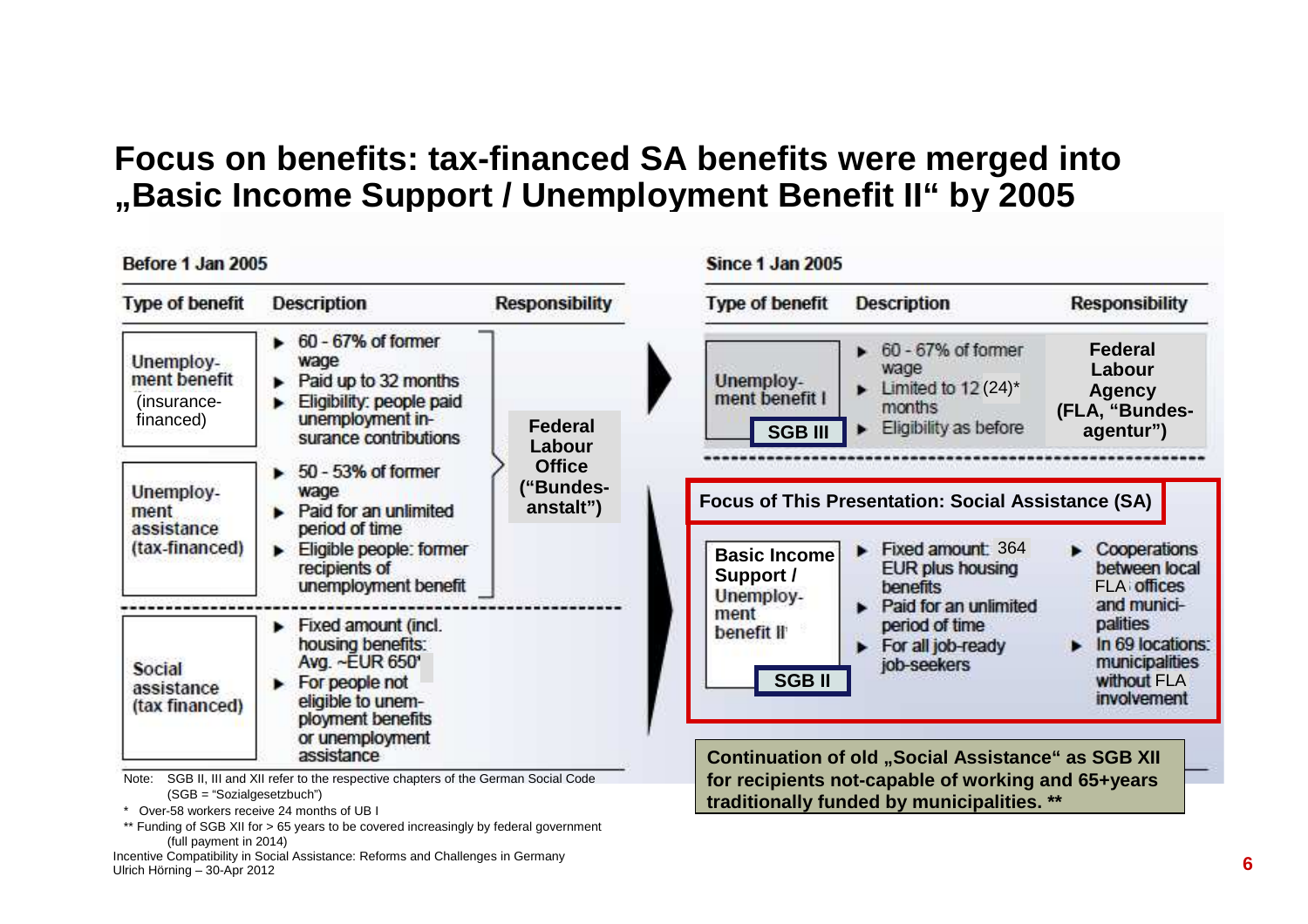#### **Hartz IV reform led to a step-change increase in the number of beneficiaries in 2005 and to subsequent fall in unemployment**



<sup>\* 90,000</sup> cases of double-benefits UB I and UB II eliminated from summation

- - Basic Income Support covers 5.7% of population in Germany (including 1.4m in-workbeneficiaries)
	- In addition: 2.6m recipients of "Sozialgeld" and "Sozialhilfe" not able and required to work (3.1% of population)\*\*

-

-

-

- Political risk of very inclusive program ( more beneficiaries)
- Initial negative name ("Hartz IV") and image of program in Germany

\*\* Sozialgeld (SGB II transfer for dependents not able and required to work) 1.8m beneficiaries, Sozialhilfe (SGB XII transfer mainly for old-age income support) 0.8m beneficiaries (2008 data)

Incentive Compatibility in Social Assistance: Reforms and Challenges in GermanyUlrich Hörning – 30-Apr 2012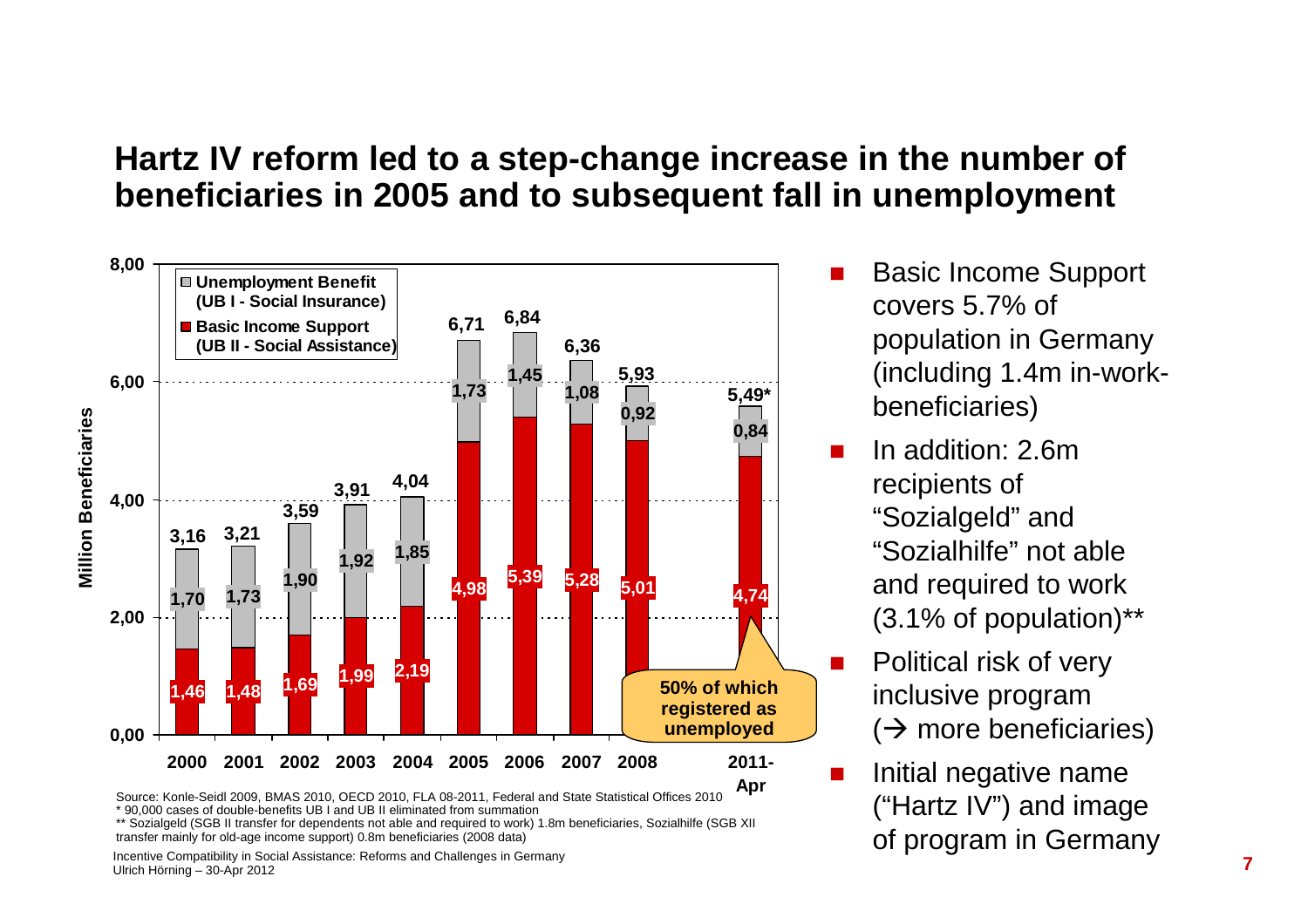#### **Post-reform labour-market performance: resilience and agility in the 2008/2009 economic crisis**



- - Labour hoarding by businesses during crisis (anticipation of qualified labour shortage)
- Short-shift scheme  $> \text{\textsterling}10$ bn in 2008-2010 from FLA (additional cost borne by businesses)
- Wide-spread use of work-hour accounts (available to 51% of German workers)



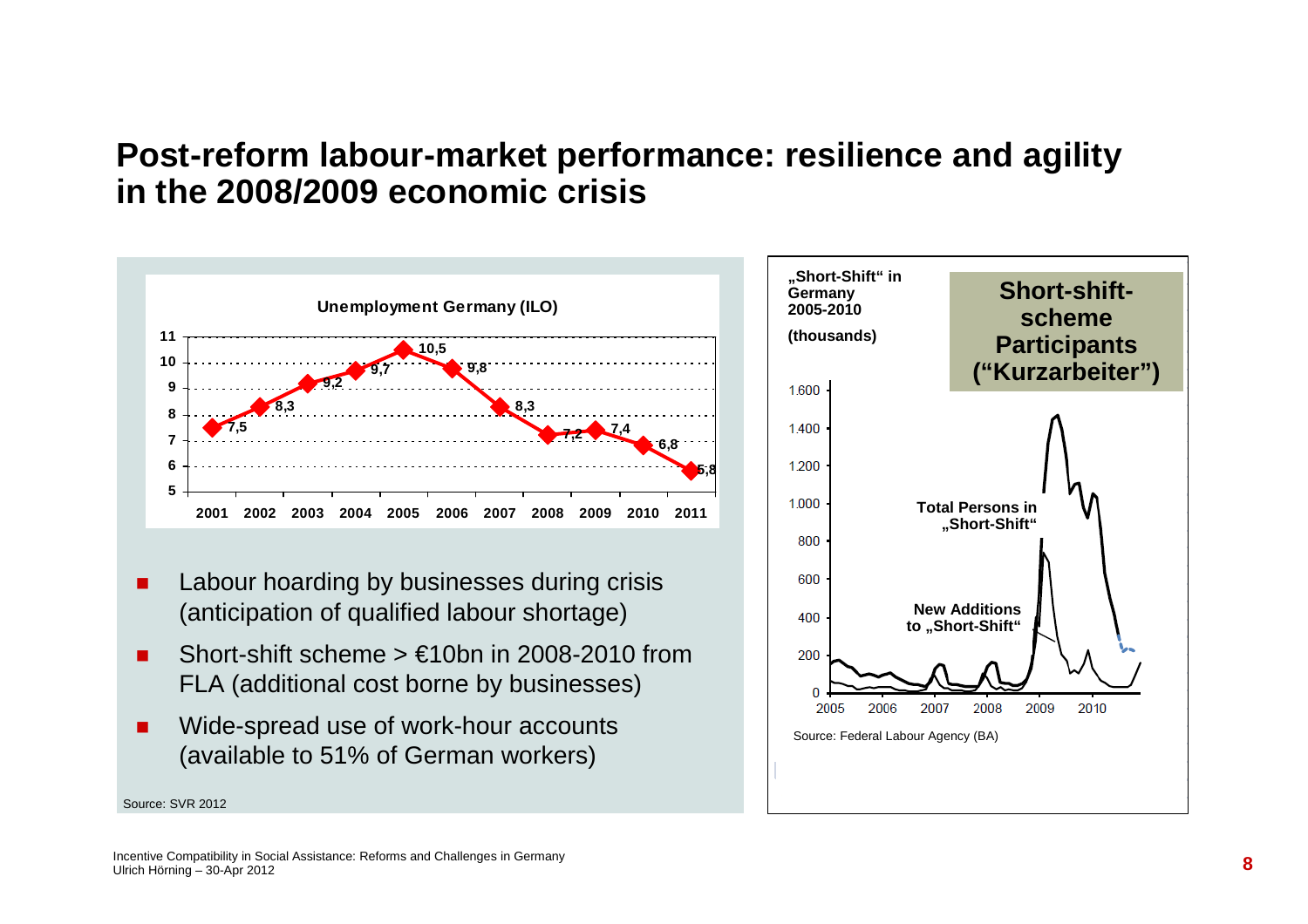### **Despite all-time labour force participation high, long-term unemployment and low-paid jobs feed into income inequality**

- - Of a total population of 82m, 41m were participating in the labour force in Q2/2011. Highest post WWII absolute number. Amongst other factors …
	- **IMPROVED matching / activation via reforms** -
	- - Improved Labour Force Participation of 55+ and women
	- -7.3m "Minijobs" (≤400€) in labour force\*
- -Increase of inequality and poverty
- -Integration difficulties of long-term unemployed
- - Of 1.17m labour market entrants from Unemployment assistance (UB II) benefit in 2008
	- -> 50% entered jobs with in-work benefits
	- -13% returned to benefit within 6 months



\* IAB 2012: Monthly earnings below 400€, limited taxes and social insurance contributions paid, approx.5m Minijob only, approx 2m combination of full employment with Minijob

Incentive Compatibility in Social Assistance: Reforms and Challenges in GermanyUlrich Hörning – 30-Apr 2012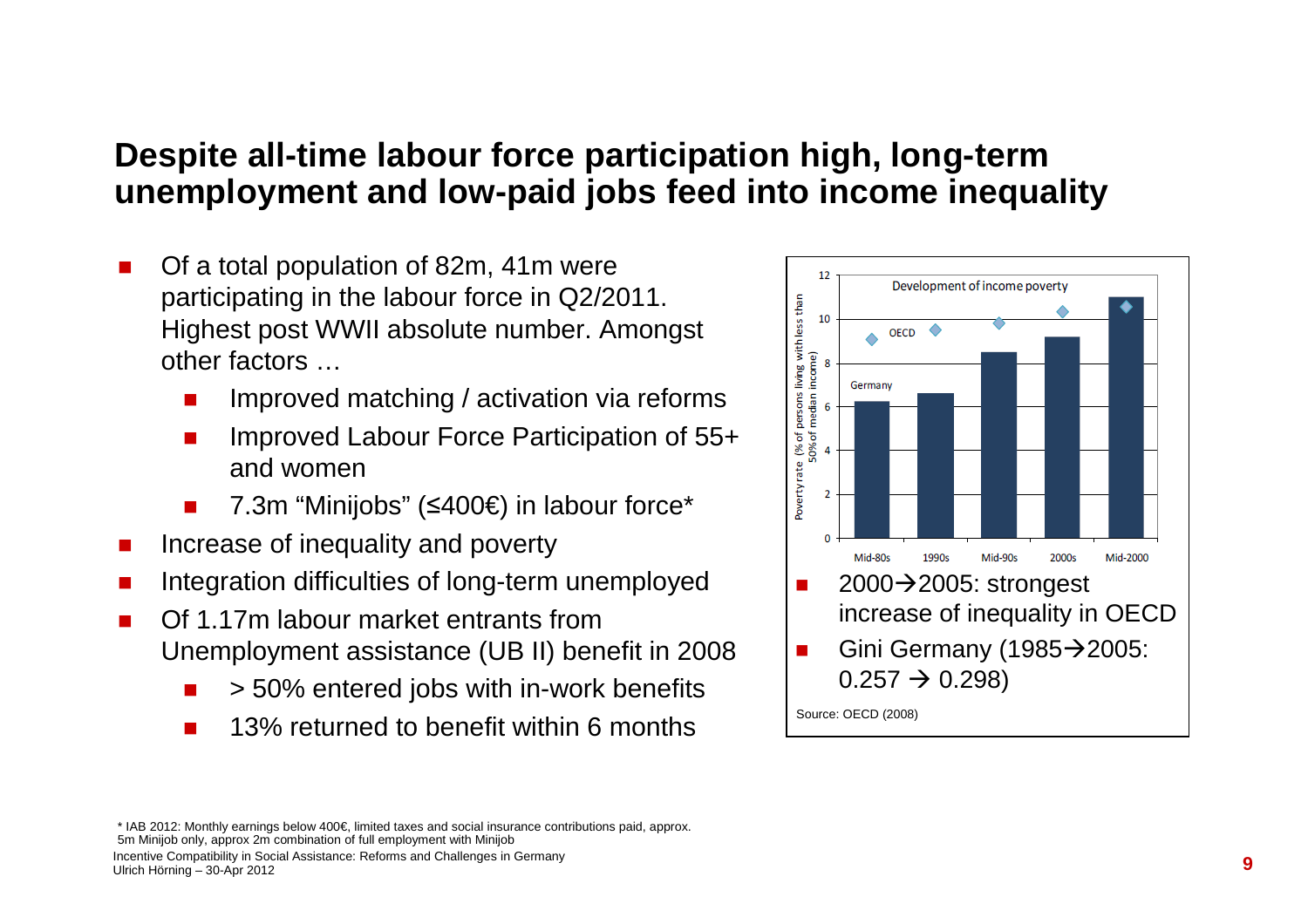Labour-market reforms in Germany (quick recap)

Segmenting the target group

Social assistance: three levels of incentives

Work incentives

Fiscal federalism incentives

Case manager incentives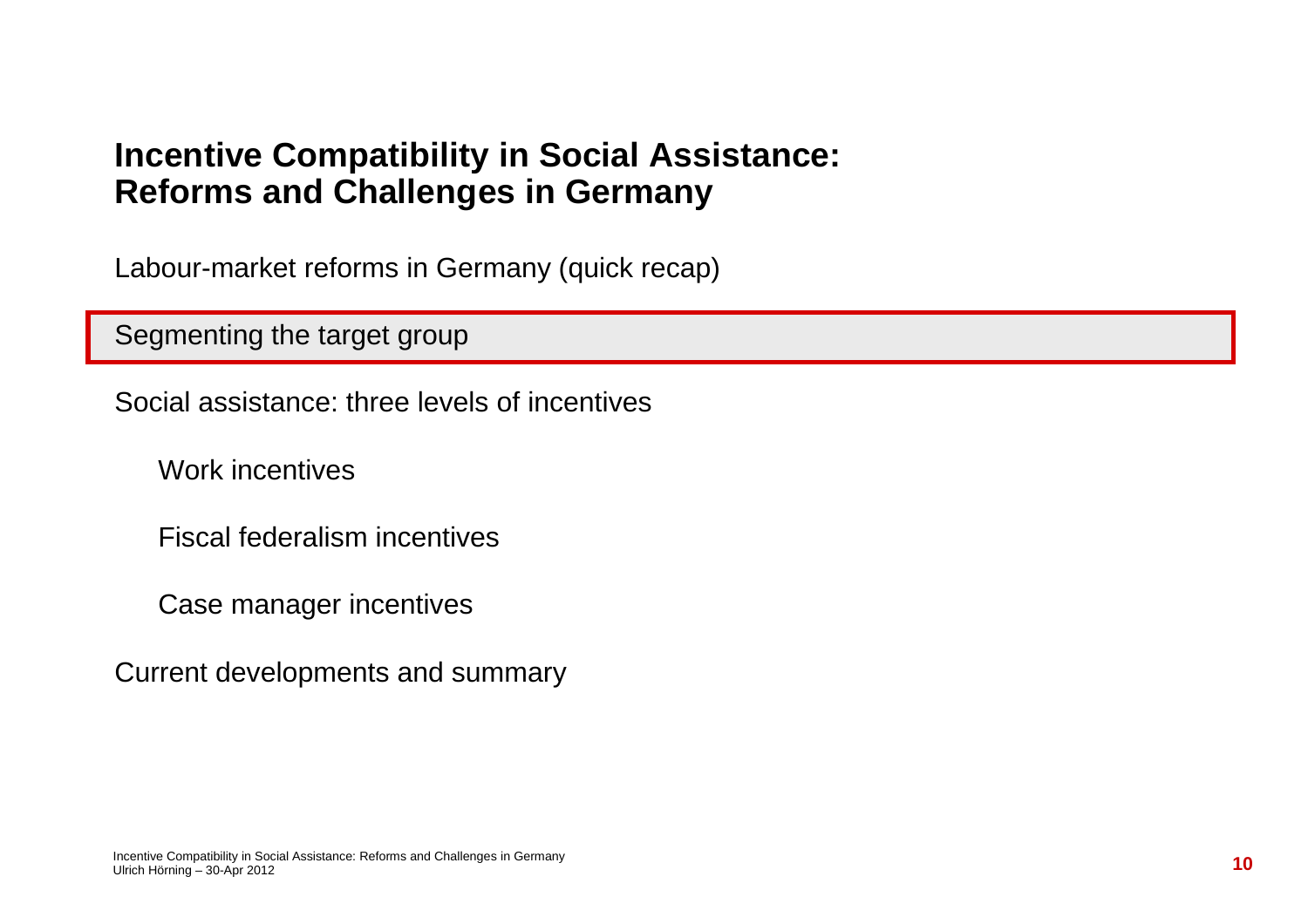#### **Segmenting the target group: Activating the work-able unemployed**

| <b>Activating the work-able unemployed</b>                                  | Indicative numbers                       |                                                          |                                          |
|-----------------------------------------------------------------------------|------------------------------------------|----------------------------------------------------------|------------------------------------------|
| # of persons                                                                | <b>UnE Insurance</b><br><b>UB I (SI)</b> | <b>Basic Income Support</b><br><b>UB II (SA)</b>         | <b>Other</b>                             |
| <b>In-Work Benefit</b>                                                      | <b>Core Area of Activation Regime</b>    | 1.4m                                                     |                                          |
| Unemployed<br>(able (and required)* to work)                                | 1.0 <sub>m</sub>                         | 2.0 <sub>m</sub>                                         |                                          |
| Inactive<br>(able, but not required to work)                                |                                          | 1.4m                                                     |                                          |
| <b>Totals UB I and UB II</b>                                                | 1.0 <sub>m</sub>                         | 4.8m                                                     |                                          |
| "Social Money" (SGB II)<br>(unable to work but living with UB II recipient) |                                          | 1.8 <sub>m</sub>                                         | $35$ bn $\epsilon$                       |
| "Social Assistance" (SGB XII)<br>(unable to work or >65years)               |                                          |                                                          | $0.8m^{**}$<br>4.3bn€                    |
| Asylum benefits / war veterans                                              |                                          |                                                          | 0.2 $m^{**}$<br>$1.1$ bn€                |
| <b>Total Basic Income Population</b>                                        |                                          | 7.6m $(=9.3\% \text{ of pop})$                           | 40.4bn€<br>$~1.7\%$ GDP                  |
| other: Youth Benefits (SGB VIII) ****                                       |                                          |                                                          | N.N.<br>[6.4bn€ / 0.27% GDP]             |
| other: Handicapped (SGB XII)<br>$*$ 110 $\pm$ 11 $*$ $\pm$ 1.               |                                          | *** $A OZL$ , $A = Lma$ , $D = Lma$ , $AOL$ , $M = MLka$ | 0.8 <sub>m</sub><br>[11.2bn€ / 0.48% GDP |

UB II only

\*\* 85% of whom are >65years

127k Asylum Seekers, 46k War Veterans and spouses

 \*\*\*\* HzE-Benefit. No federal-level case numbers available, spending data only.Sources: Destatis 2010, FLA 2008 and 2010

Incentive Compatibility in Social Assistance: Reforms and Challenges in GermanyUlrich Hörning – 30-Apr 2012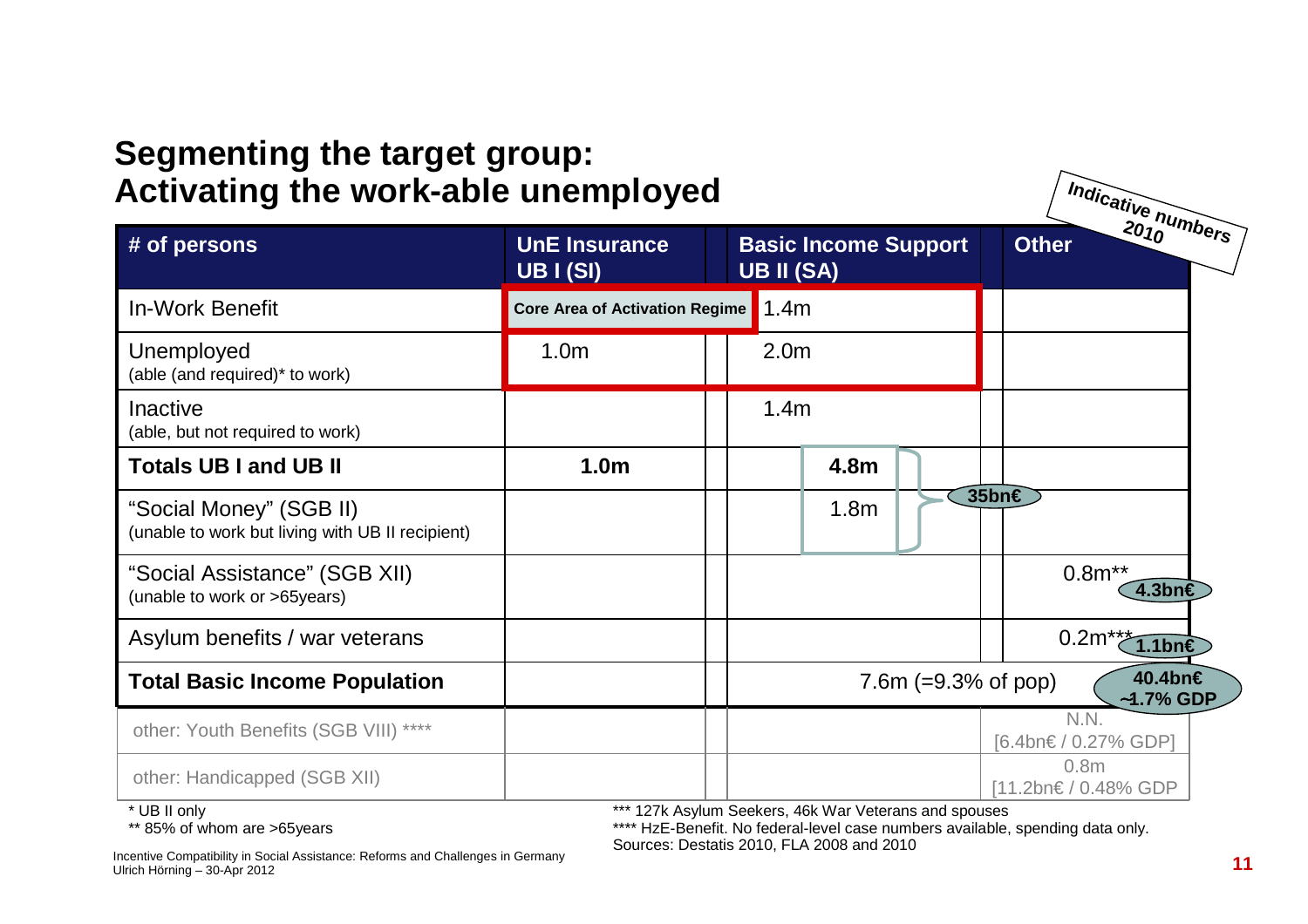### **Segmenting the target group: A closer look to the activation target group**

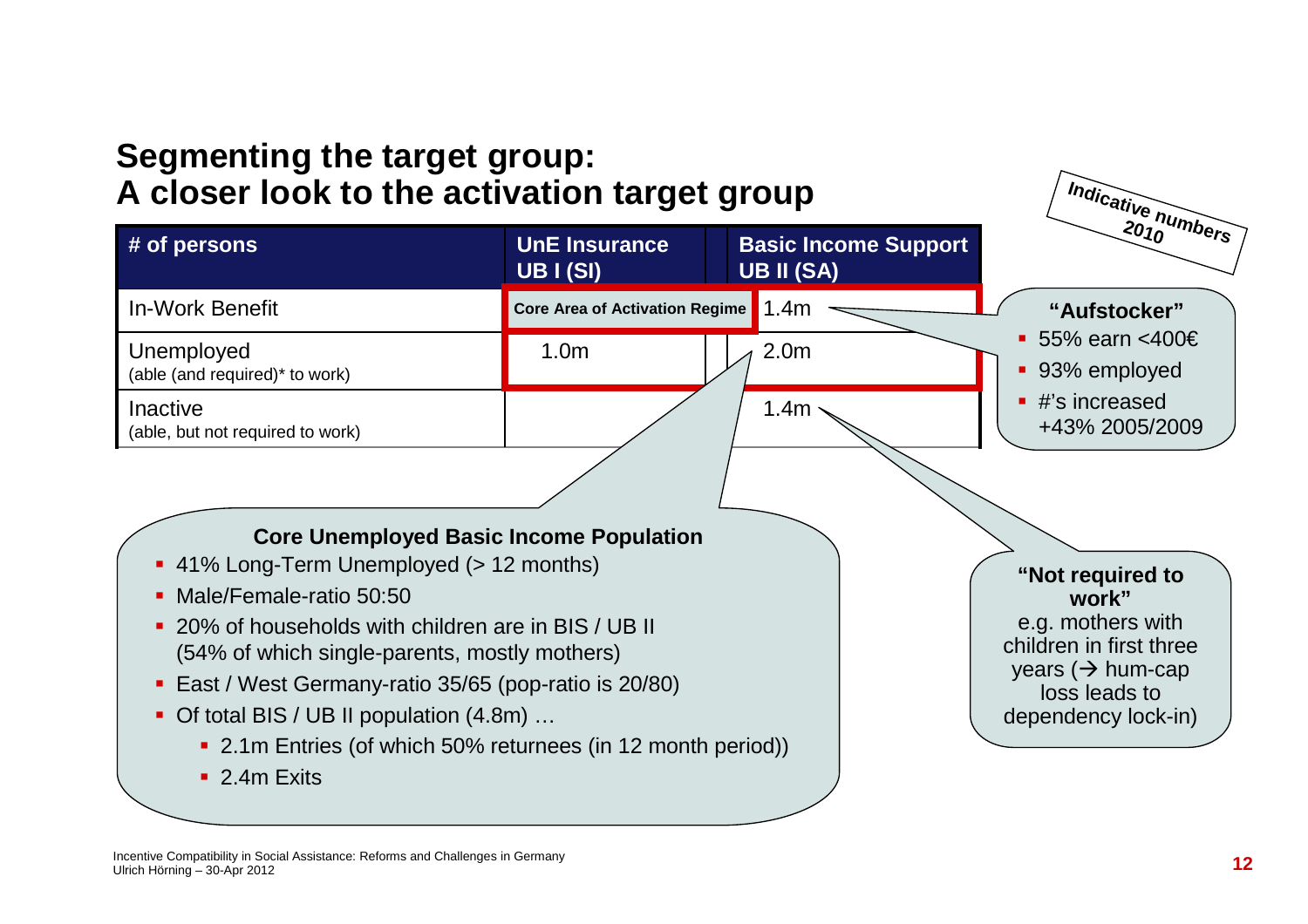### **The number of in-work Basic Income Support recipients has increased – majority employed in low-wage "Minijob" scheme**



Incentive Compatibility in Social Assistance: Reforms and Challenges in GermanyUlrich Hörning – 30-Apr 2012

- - Numbers of in-work bene-ficiaries have increased in absolute and relative terms
- - Majority in "Minijob", not paying taxes and social insurance contributions
- - Anecdotal evidence suggests combination of "Minijob" with undeclared income / grey-economy work and intention to avoid further activation measures
- - Exit probability out of benefit increases with level of earnings (@ 24-months)
	- oNo-income: 75%
	- oMinijob: 77%
	- >800€: 87%o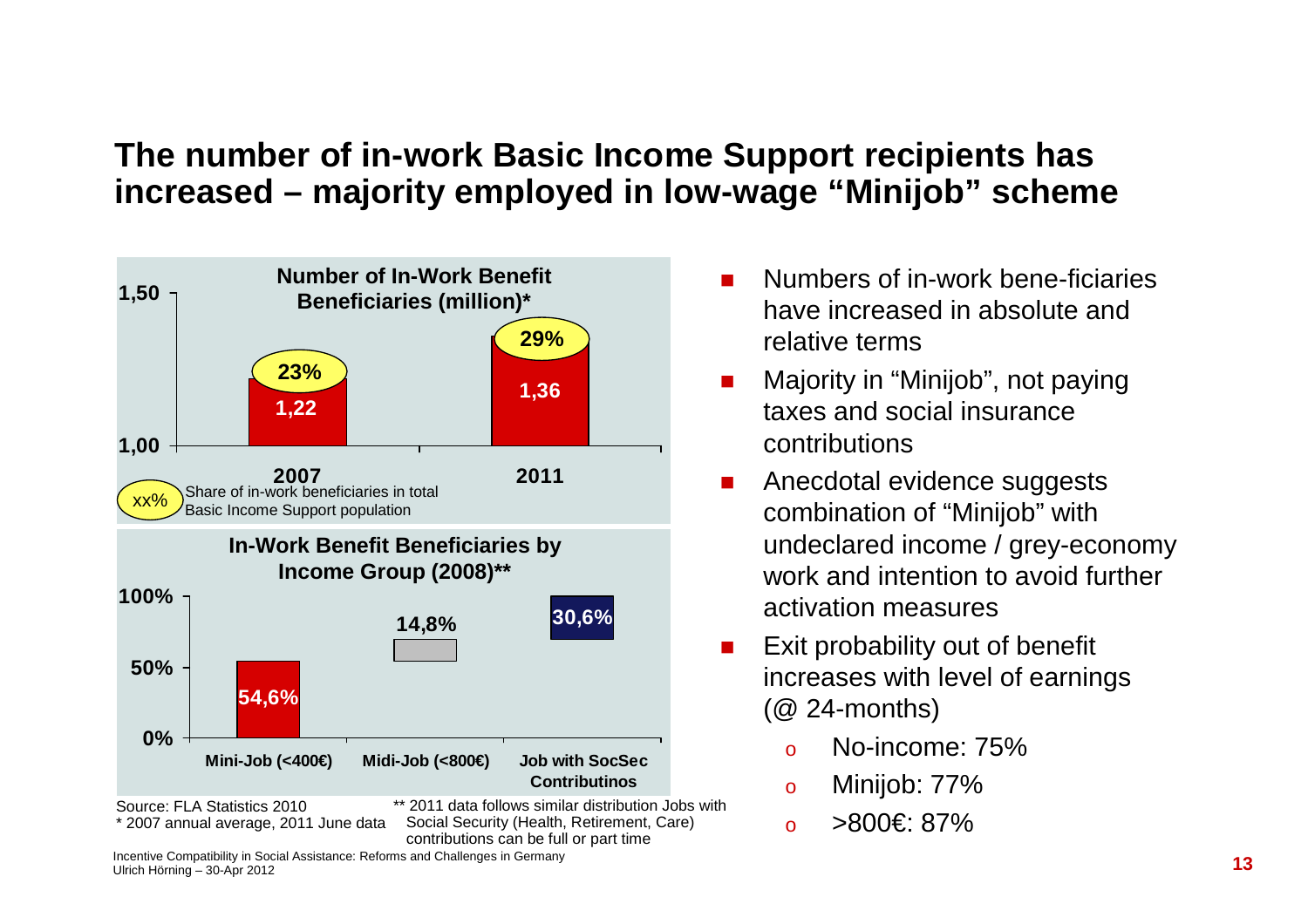Labour-market reforms in Germany (quick recap)

Segmenting the target group

Social assistance: three levels of incentives

Work incentives

Fiscal federalism incentives

Case manager incentives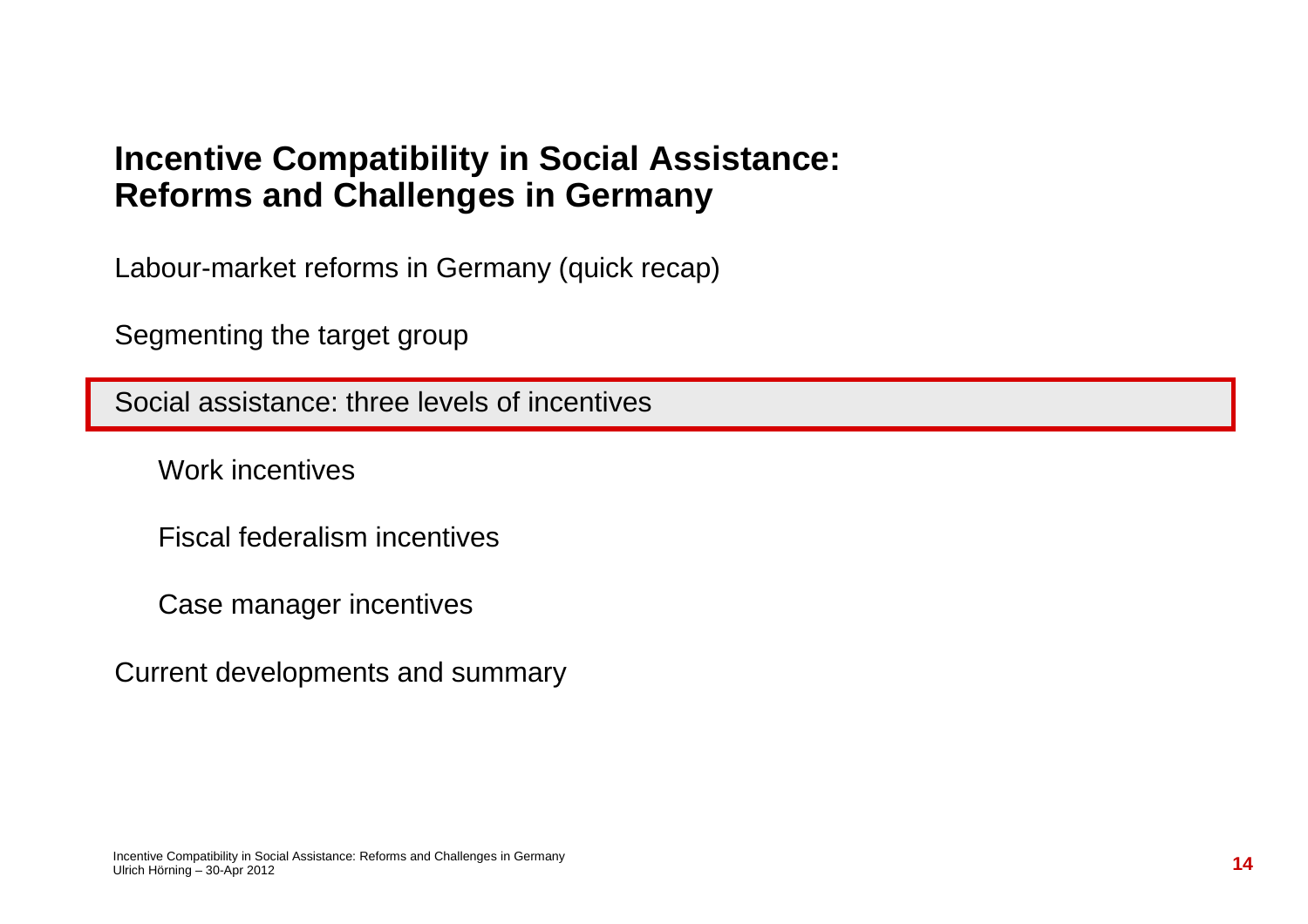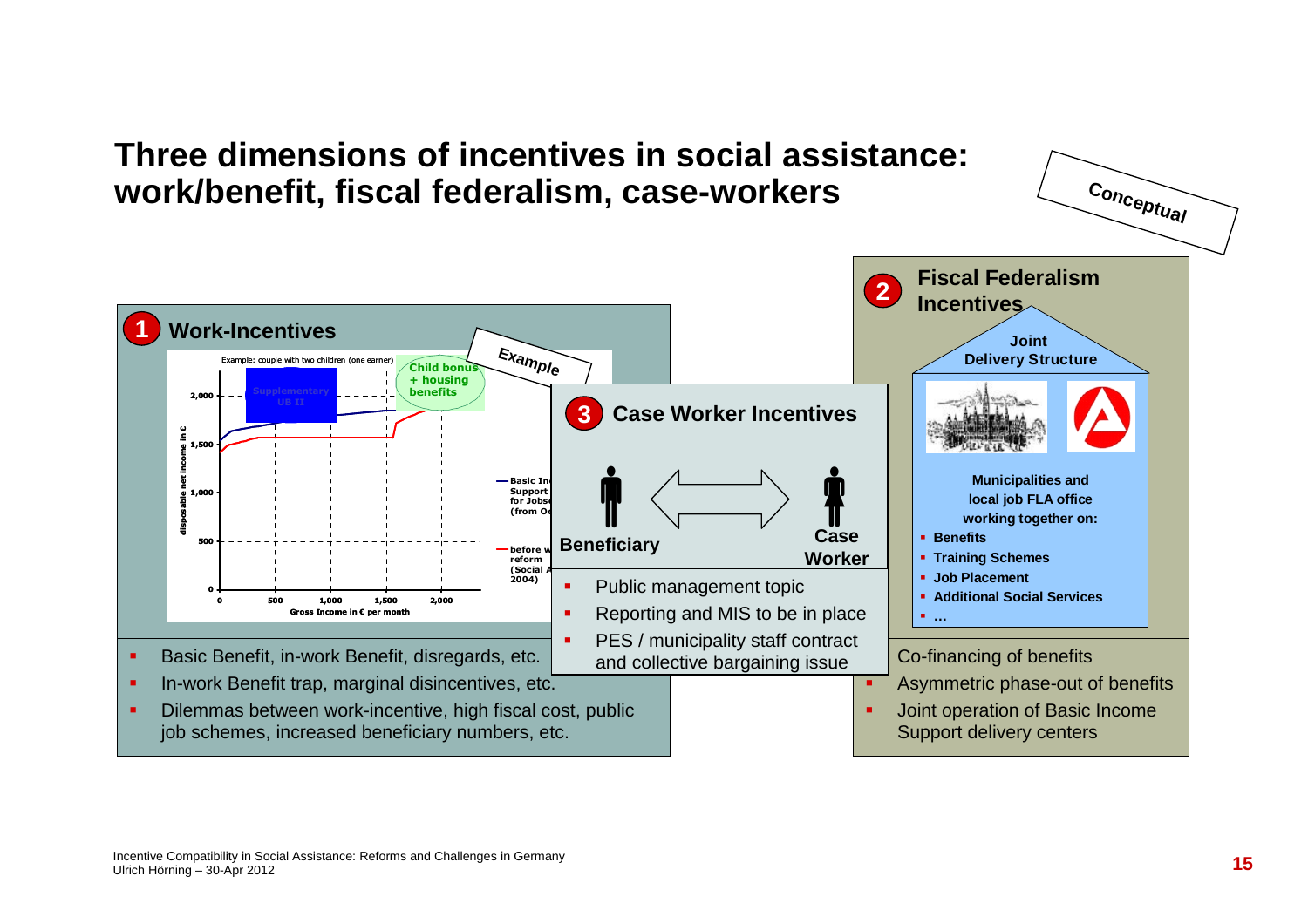Labour-market reforms in Germany (quick recap)

Segmenting the target group

Social assistance: three levels of incentives

Work incentives**1**

Fiscal federalism incentives

Case manager incentives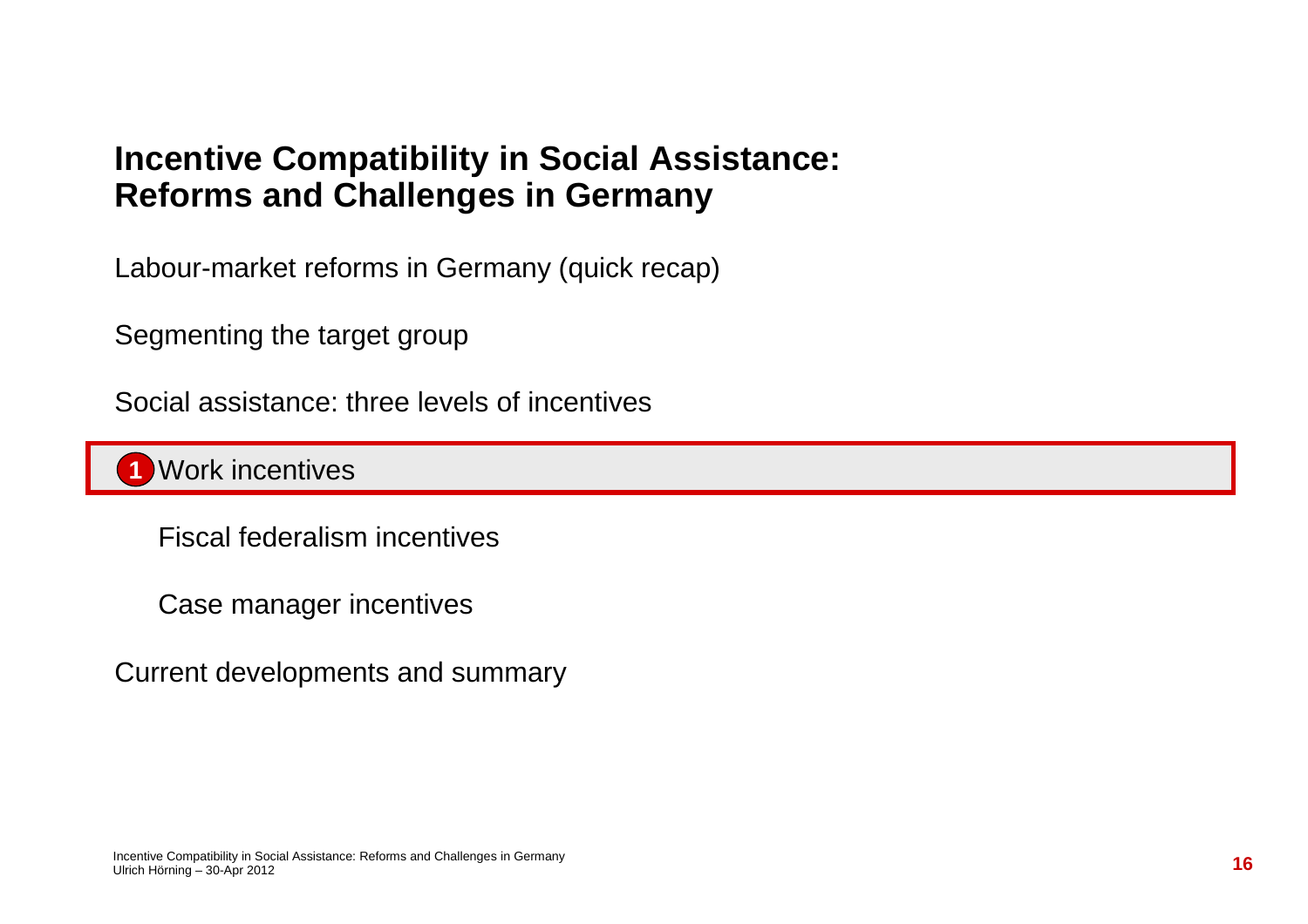### **Work incentives are mainly driven by income / benefit discussions – non-financial dimension important as well**

- Incentive for Basic Income Support recipient to take up work or expand hours worked or increase salary earned

- - Benefit / income schedule (disregards, earnings retention rates) and marginal effective rates (taxes, contributions, etc.) as main drivers of financial dimension
- - Combination of legal in-work benefit income and undeclared "greymarket" income (→ no hard evidence available)<br>"Interaction" het user Pasis Income Cunnert on
- - "Interaction" between Basic Income Support and other benefits (additional child benefit, housing benefit, etc.)  $\rightarrow$  not in focus here
- -Social context, cultural norms and motivation are important
- - "Barriers" to employment can counter financial incentives (health conditions, child-care needs, etc.)
- -Activation regime: Attraction ( $\rightarrow$  support with job search) and<br>nenalties ( $\rightarrow$ reduction of benefits in case of non-compliance) penalties ( $\rightarrow$  reduction of benefits in case of non-compliance)
- -Distaste for volatility  $\rightarrow$  "complicated" prediction of monthly net<br>income for in-work benefit recipients income for in-work benefit recipients

**1a Financial 1aIncentives**

**Necessary condition** 

Sufficient **condition** 

> **1b Non-Financial 1bIncentives**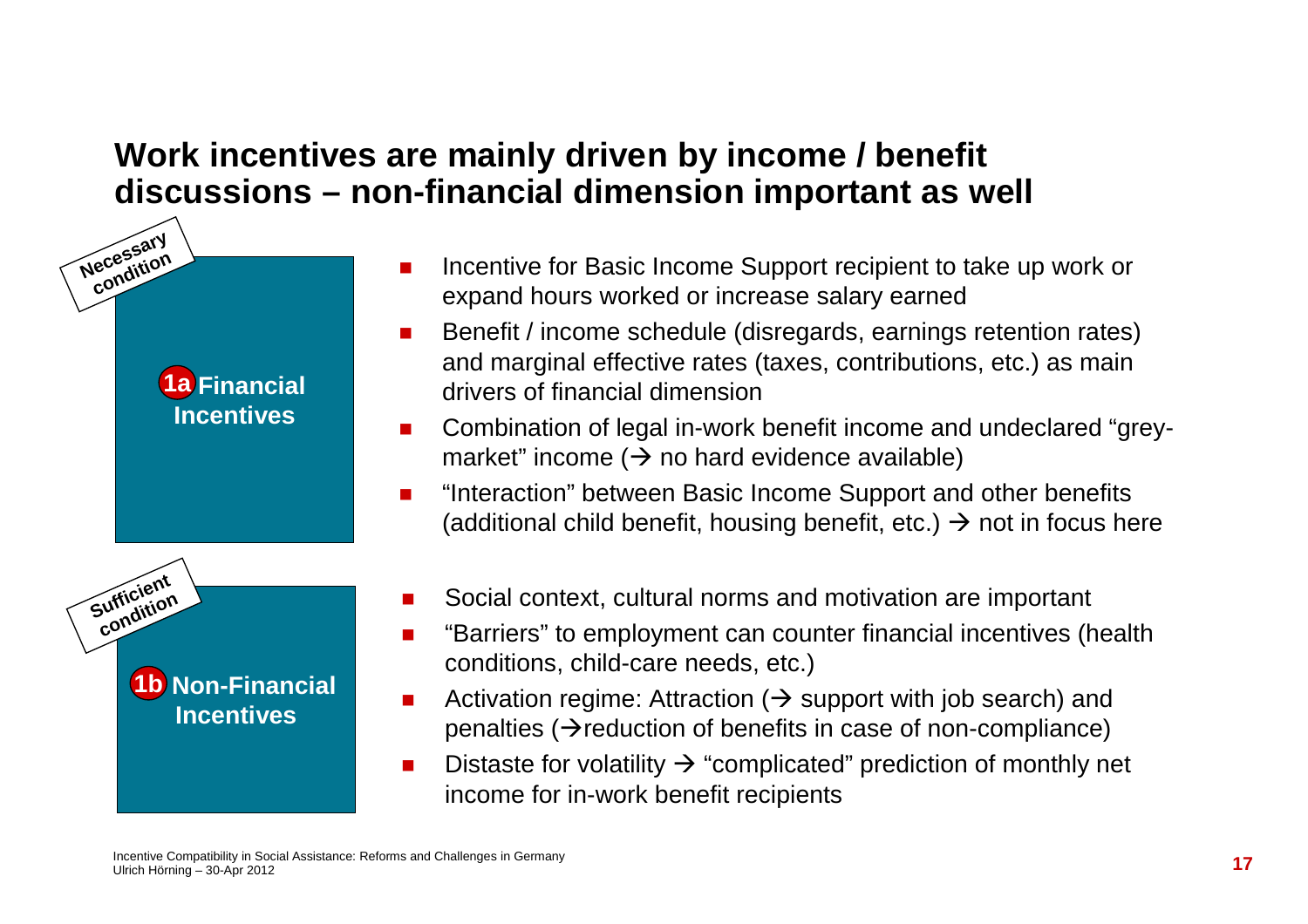#### **Basic Income Support (2005-reform) improved take-home pay for in-work recipients**



Source: BMAS 2009

SVR Wirtschaft (2010: 233) estimates minimal effects of 14k jobs p.a. at fiscal cost of €230m p.a.

Incentive Compatibility in Social Assistance: Reforms and Challenges in GermanyUlrich Hörning – 30-Apr 2012

Note: 2011 legislation increased retention rate of earnings between €800 and €1000.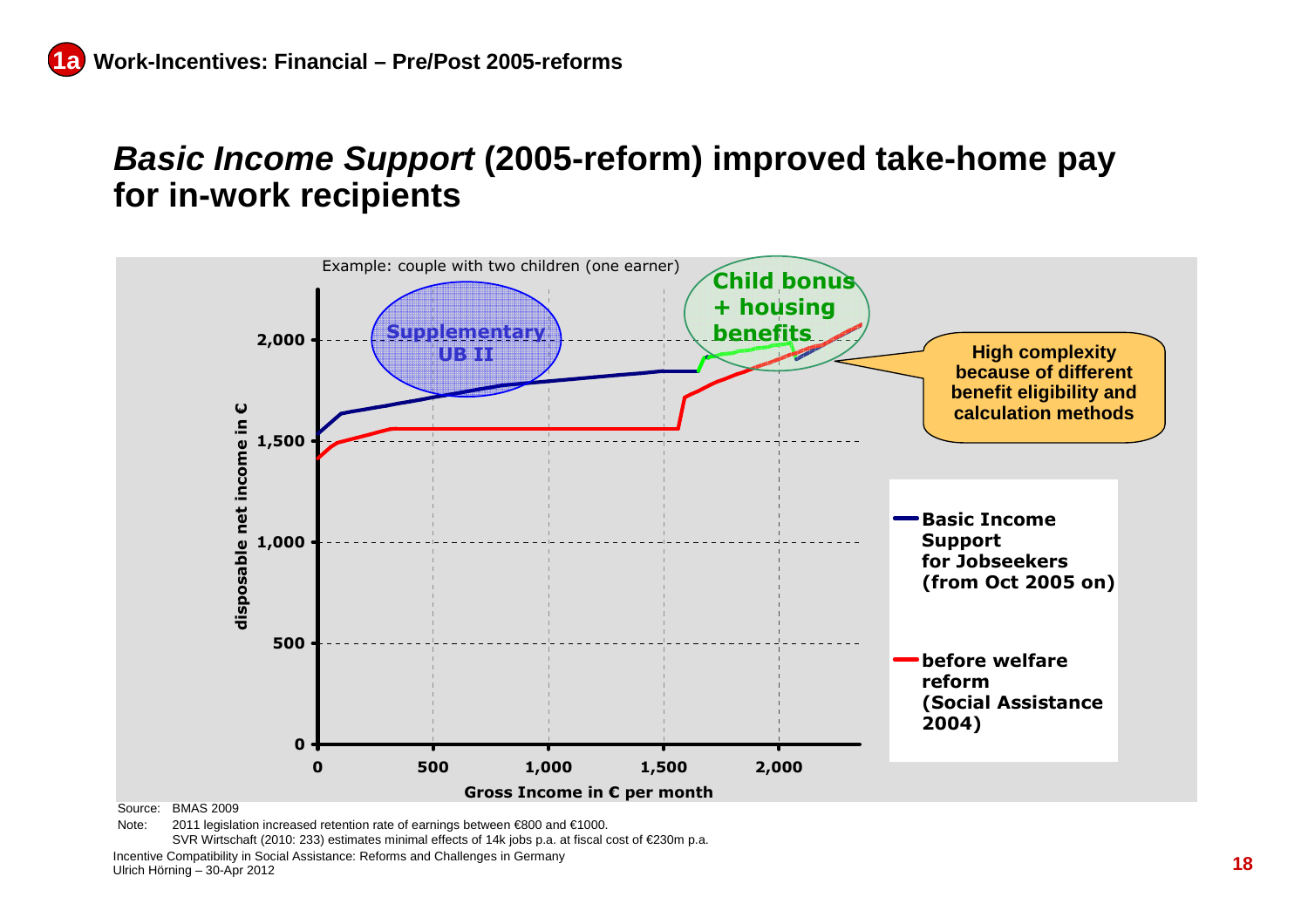#### **Basic Income Support for families with children can be 100+% of comparable work-income, providing little work-incentive**

| <b>General Initial</b><br><b>Conditions</b>                                        | <b>Beneficiary</b><br><b>Household</b><br>Set-up | Benefit-to-wage-<br>differential I*         | <b>Change of Set-up</b>               | Benefit-to-wage-<br>differential II |
|------------------------------------------------------------------------------------|--------------------------------------------------|---------------------------------------------|---------------------------------------|-------------------------------------|
| 1 <sub>1</sub><br>Low                                                              | Single<br>30yrs                                  | 63%/78%<br>With $400 \in$<br><b>Minijob</b> | Improve<br>qualification<br>to "high" | 37% / 46%                           |
| qualifications<br>2.<br>Tertiary<br>sector<br>employment<br>3 <sub>1</sub><br>West | <b>Married</b><br>2 children<br>one earner       | 95% / 104%                                  | Add one earner                        | 43% / 53%                           |
| Germany                                                                            | Single parent<br>2 children                      | 100% / 111%                                 | n/a                                   | -- / --                             |

Source: Boss 2010: "Die Hartz-IV Falle" ifw Working Paper

\* Second number denotes benefit-to-wage-differential with 400€ Minijob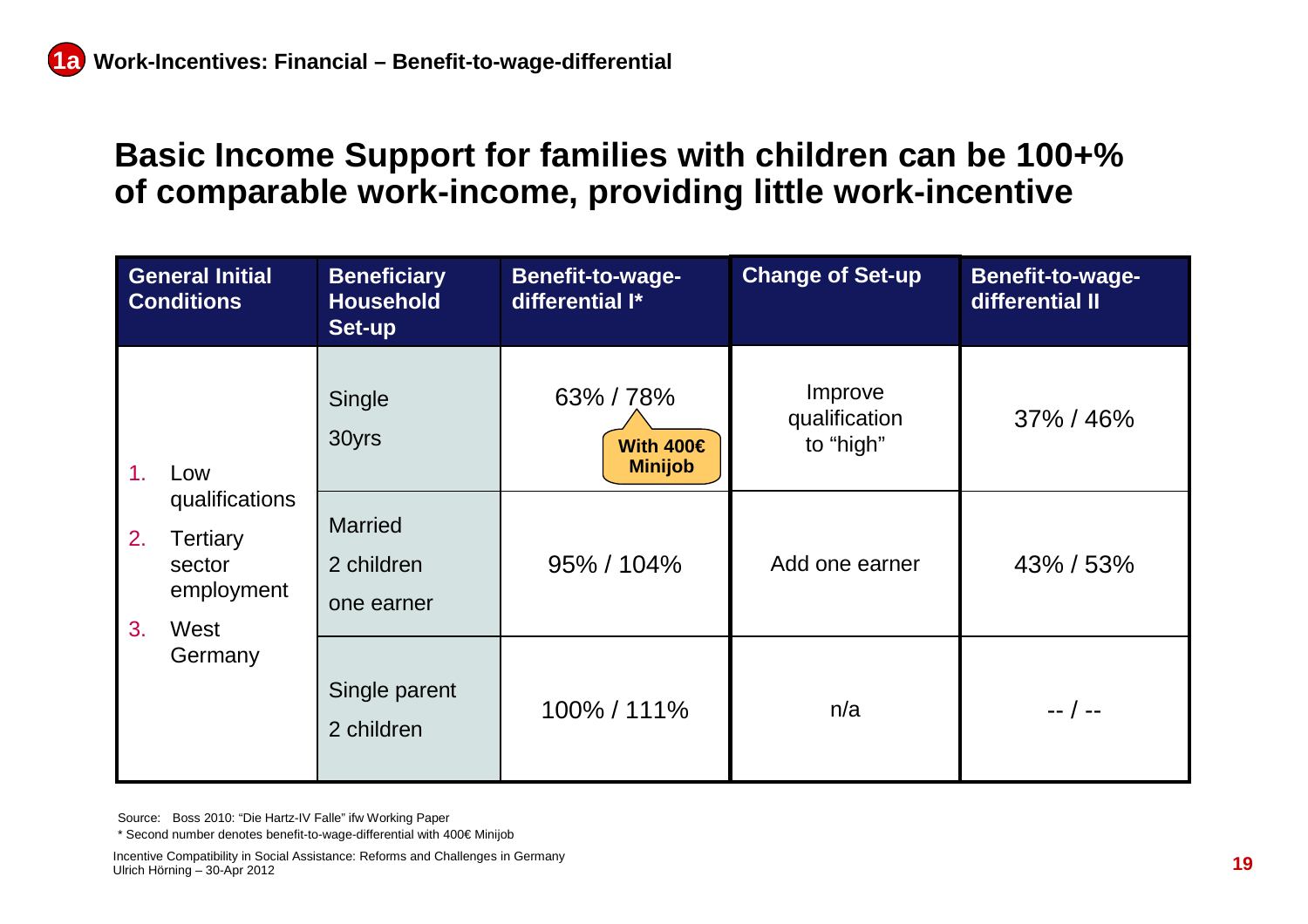#### **Basic Income Support allows for in-work-benefits with a 100€initial disregard and an initial 20% earnings retention range**



Source: FLA Statistics, March 2010 "In-Work Beneficiaries of Basic Income Support"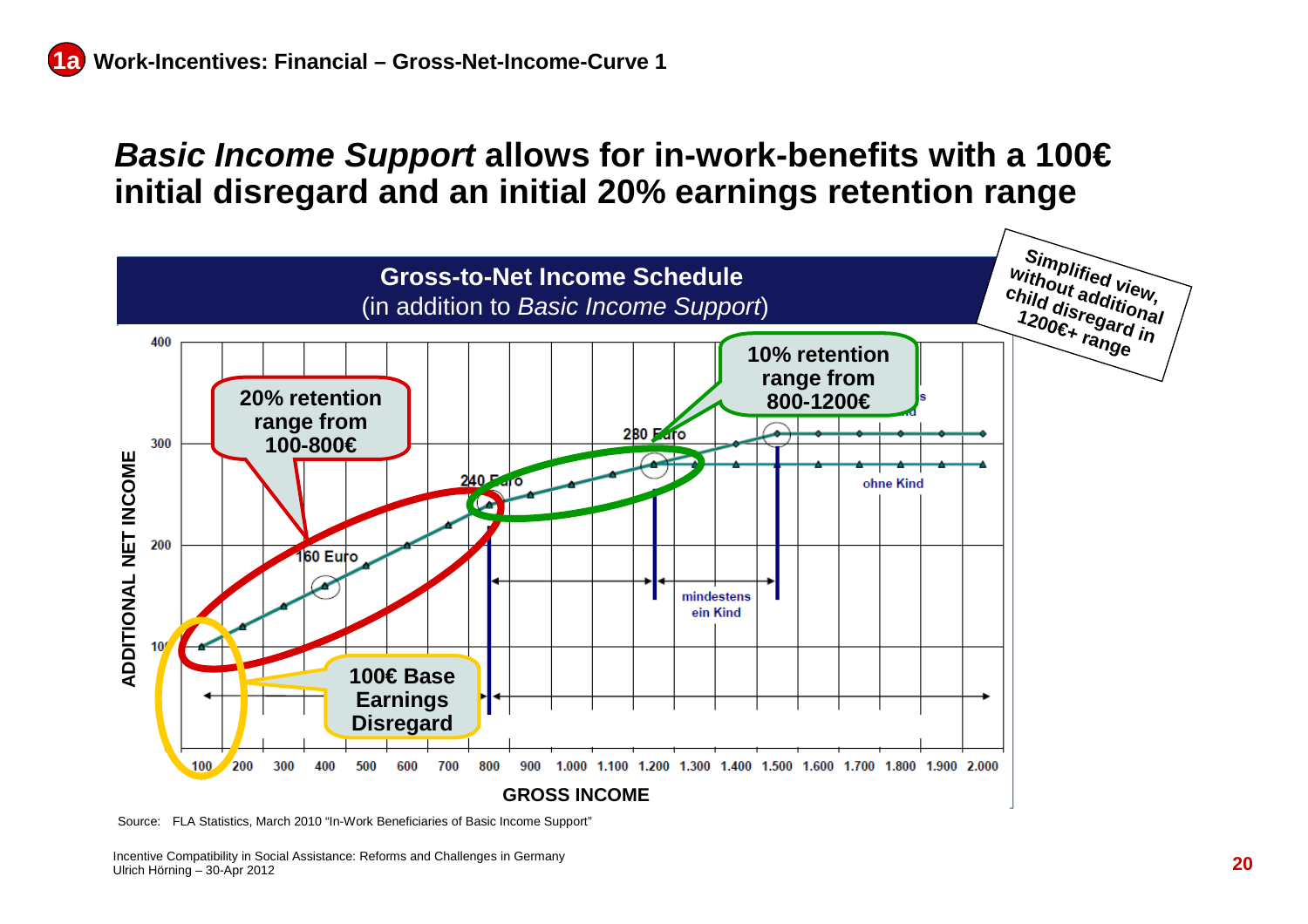#### **Reforms for incentive improvement have been proposed on the base disregard, earnings retention rate and benefit level**



Source: FLA Statistics, March 2010 "In-Work Beneficiaries of Basic Income Support" and SVR Wirtschaft 2010/2011

Incentive Compatibility in Social Assistance: Reforms and Challenges in Germany Ulrich Hörning – 30-Apr 2012

<sup>\*</sup> in 100€ to 800€ range

<sup>\*\*</sup> From 264€ to 328€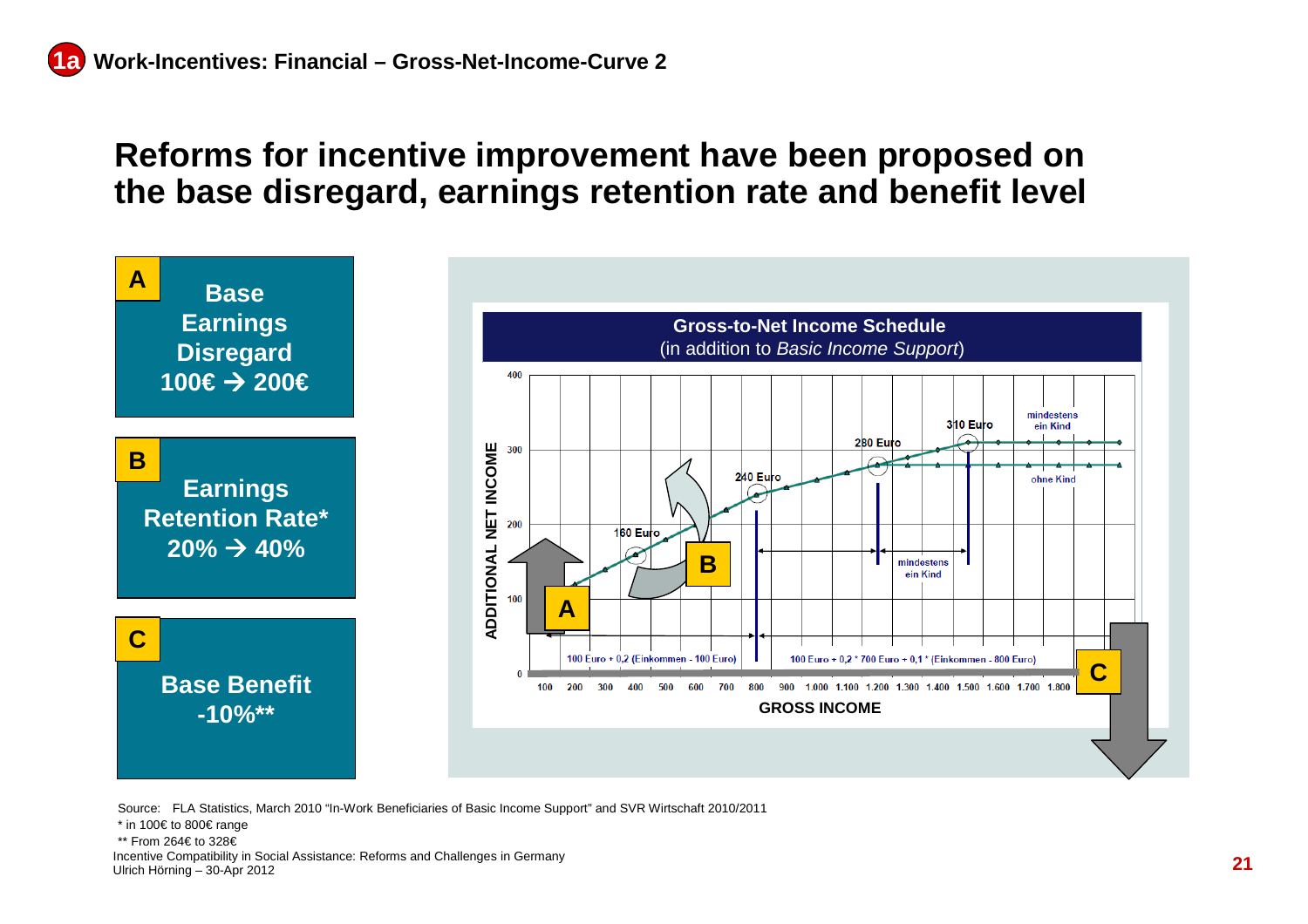#### **Reform proposals increase participation rate but come at relatively prohibitive fiscal or political costs**

| Target Variable                                    | <b>Increase</b><br>$\overline{\mathsf{A}}$<br><b>Base Disregard</b> | <b>Increase Earnings</b><br>B<br><b>Retention Rate</b> | <b>Decrease Base</b><br>$\overline{\mathbf{C}}$<br><b>Benefit</b> |
|----------------------------------------------------|---------------------------------------------------------------------|--------------------------------------------------------|-------------------------------------------------------------------|
| <b>Participation Rate</b><br>(%)                   | $+0.6%$                                                             | $+0.8%$                                                | $+1.2%$                                                           |
| Hours worked / week<br>$\mid$ (h)                  | $-0.8h$                                                             | $-0.9h$                                                | $+0.2h$                                                           |
| In-Work-Benefit<br>Recipients (#)                  | $+0.6m$                                                             | 1.0 <sub>m</sub>                                       | $-0.2m$                                                           |
| Net Fiscal Cost (-) /<br>Savings $(+)$ (bn $\in$ ) | $-2.8$ bn $\in$                                                     | -4.8bn€                                                | $+6.3$ bn $\in$                                                   |
|                                                    |                                                                     |                                                        |                                                                   |

- - Increasing the base disregard or increasing the earnings retention rate would yield small participation gains while (1) increasing number of in-work beneficiaries  $(\Rightarrow$  negative political signal) at (2) great fiscal cost ( $\Rightarrow$  reduced fiscal space)<br>Despecies the hangfit politically not faceible (symmath). Needs to be sambi
- - Decreasing the benefit politically not feasible (currently). Needs to be combined with public employment scheme to ensure ethical subsistence minimum ( $\bm{\rightarrow}$  controversial)

Source: SVR-Wirtschaft 2010/2011, Microeconomic Simulation Model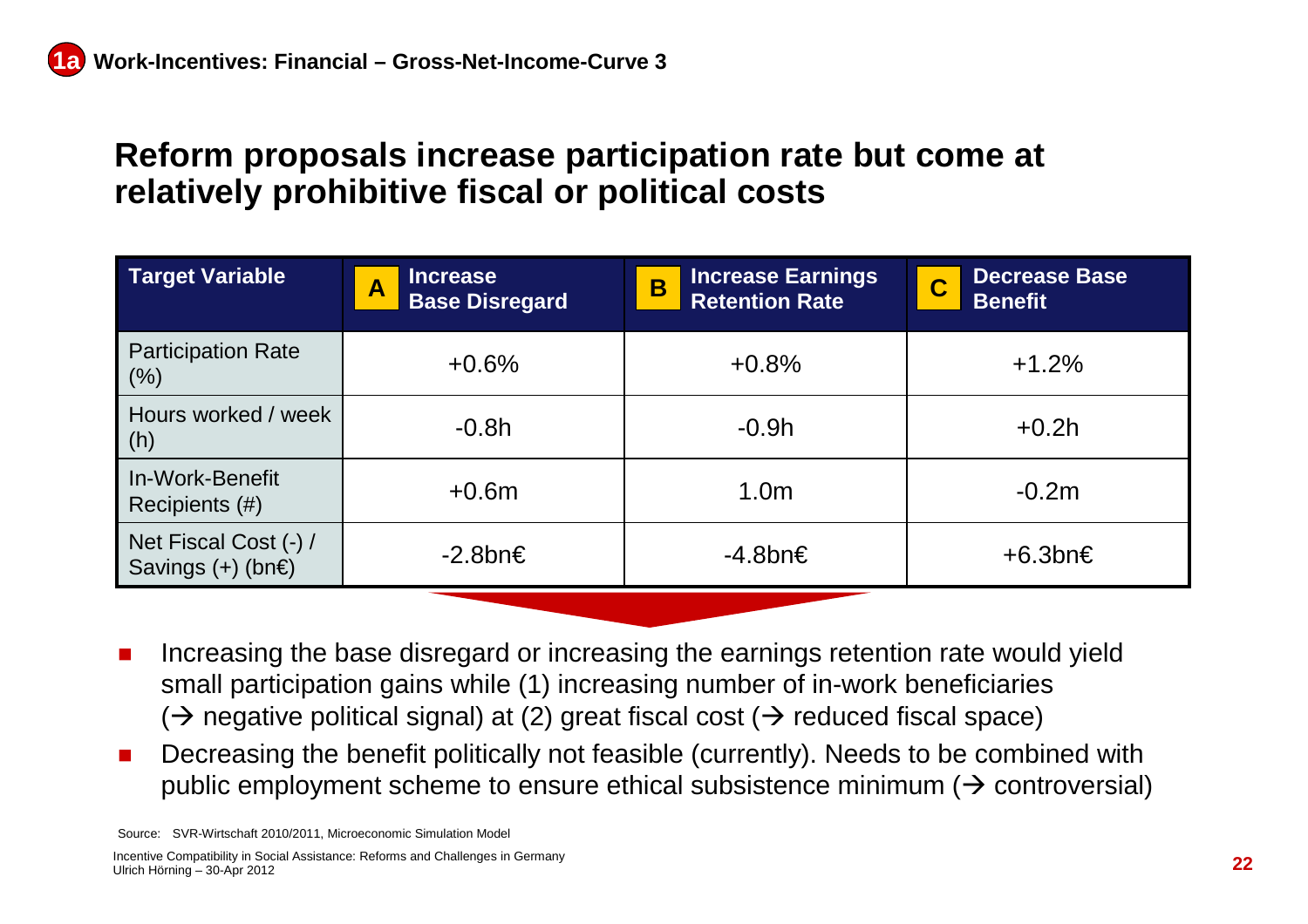## **Survey data reveals differences between Basic Income Support beneficiaries and general working age population**

|                                                  |                                                 |                                                     | Numbers                                                    |
|--------------------------------------------------|-------------------------------------------------|-----------------------------------------------------|------------------------------------------------------------|
| <b>Category</b>                                  | <b>General Working-Age</b><br><b>Population</b> | <b>Basic Income Support</b><br><b>Beneficiaries</b> | rounded<br><b>Reflection of the</b>                        |
| <b>Health Issues</b>                             | 22%                                             | 35% to 60%                                          | very inclusive<br>"ability to work"                        |
| Handicapped                                      | 9%                                              | 11%                                                 | rule $(\rightarrow 3h/day)$                                |
| <b>Giving Care</b>                               | 7%                                              | 9%                                                  |                                                            |
|                                                  |                                                 |                                                     |                                                            |
| Life Satisfaction (0-10)*                        | 7,1                                             | 4,9                                                 | <b>Survey data</b><br>suggests high                        |
| Willing to work, even if<br>income is not needed | 40%                                             | $49% -$                                             | motivation - to be<br>tested in labour<br>market behaviour |
|                                                  |                                                 |                                                     |                                                            |
| No professional training                         | 19%                                             | 37%                                                 |                                                            |

Source: IAB, Survey-panel of 18k persons in 2006/2007

 $*$  Scale from "0" = not satisfied to "10" = fully satisfied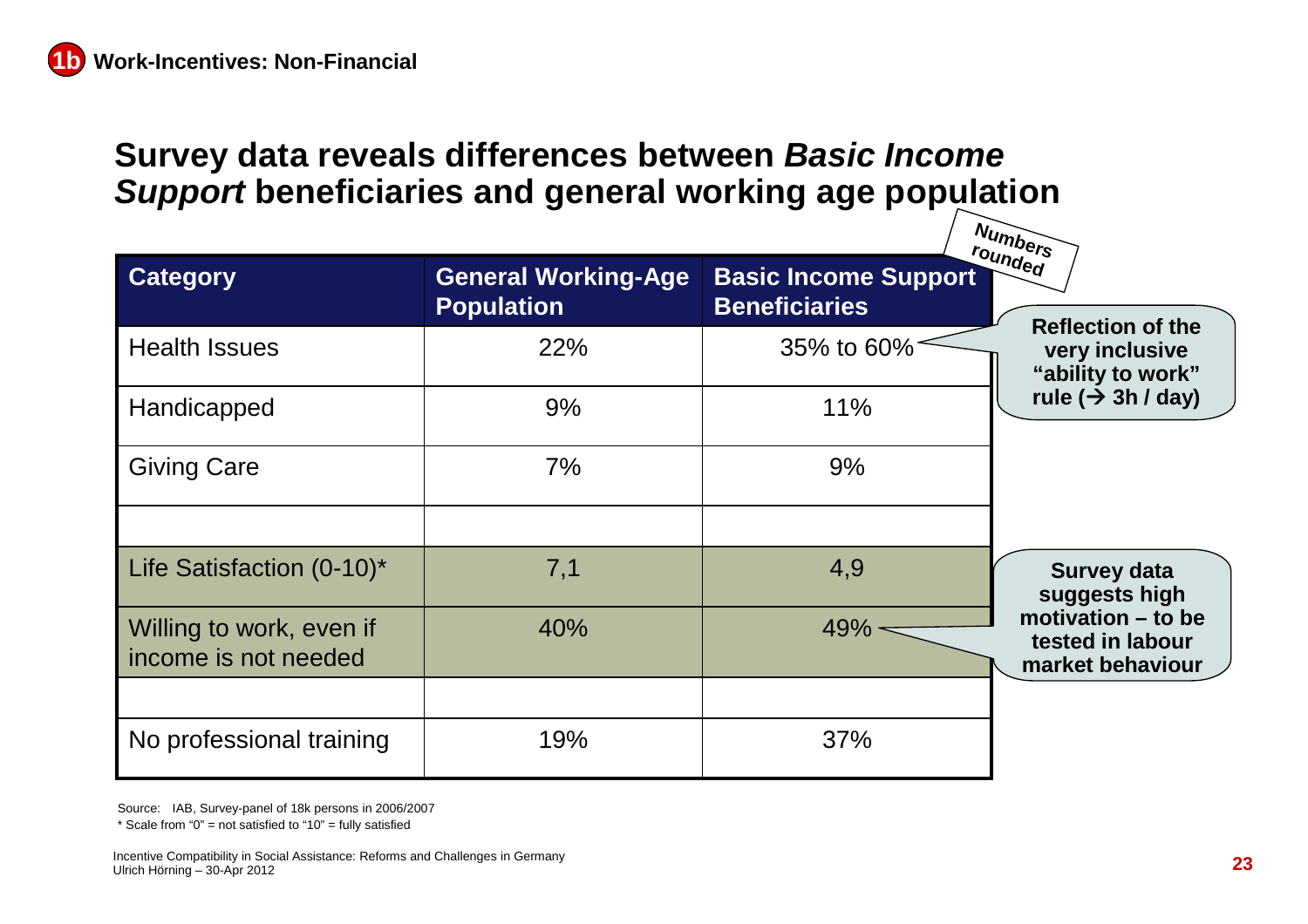Labour-market reforms in Germany (quick recap)

Segmenting the target group

Social assistance: three levels of incentives

Work incentives

Fiscal federalism incentives**2**

Case manager incentives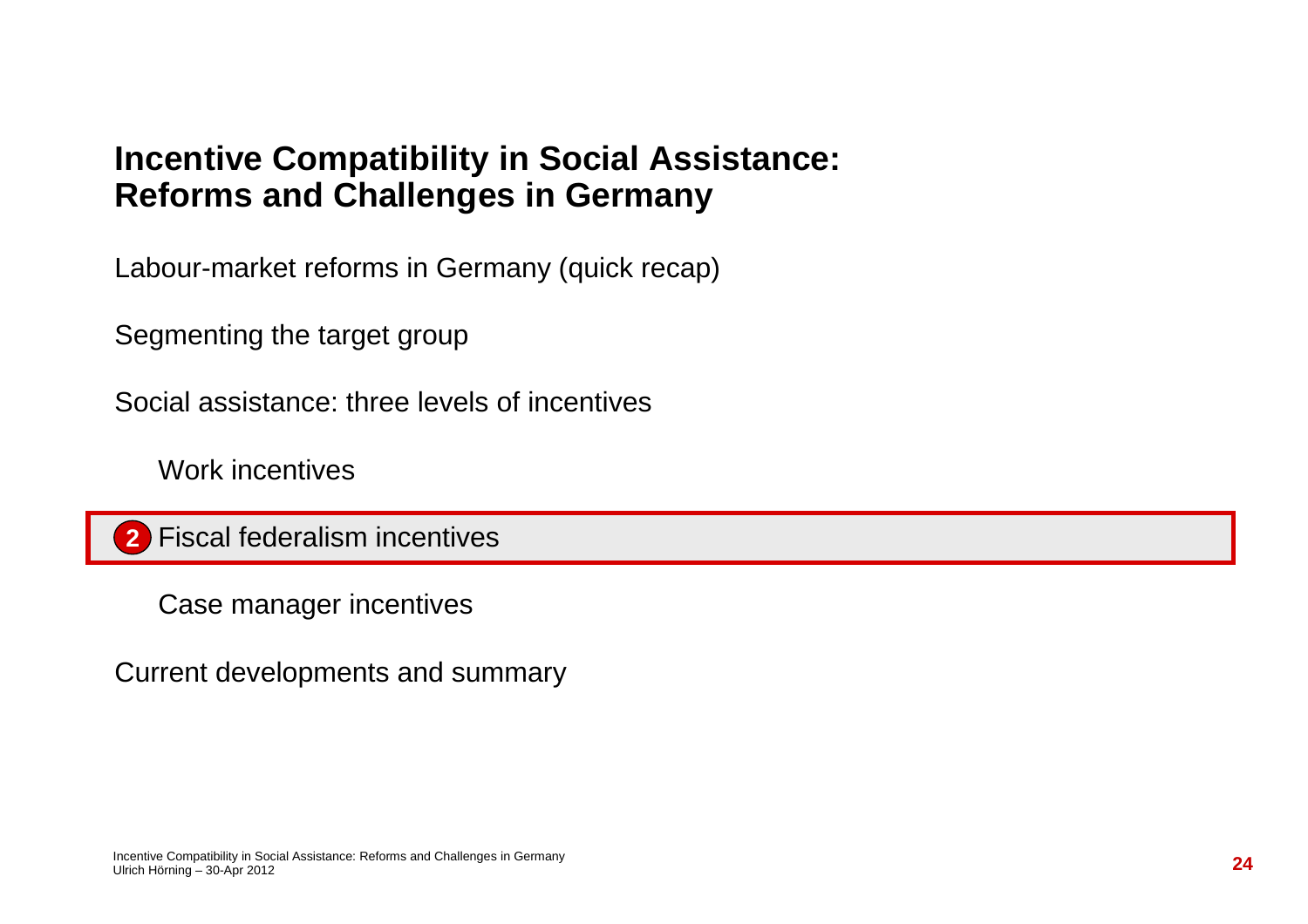### **Basic Income Support mainly delivered via cooperation of Federal Labour Agency (FLA) and municipalities**



- Approx. 350 "ARGE/gE"\* joint delivery units established between FLA and municipalities
	- - Approx 100 "Option" municipalities deliver services by themselves (without FLA)
- ARGE/gE merges two logics:
	- - Central: labour market, integration, training, standards, controlling, etc.
	- Local: social worker logic, focus on individual, neighbourhood work, etc.
- Central data and controlling systems required to ensure results-orientation of the organization
- Evaluation shows success factors:
	- intensive, activating and comprehensive case management
	- company-based training / activation measures
	- linkage to social services

<sup>\*</sup> ARGE = Arbeitsgemeinschaft (pre-2010 term), gE = gemeinsame Einrichtung (post 2010 term)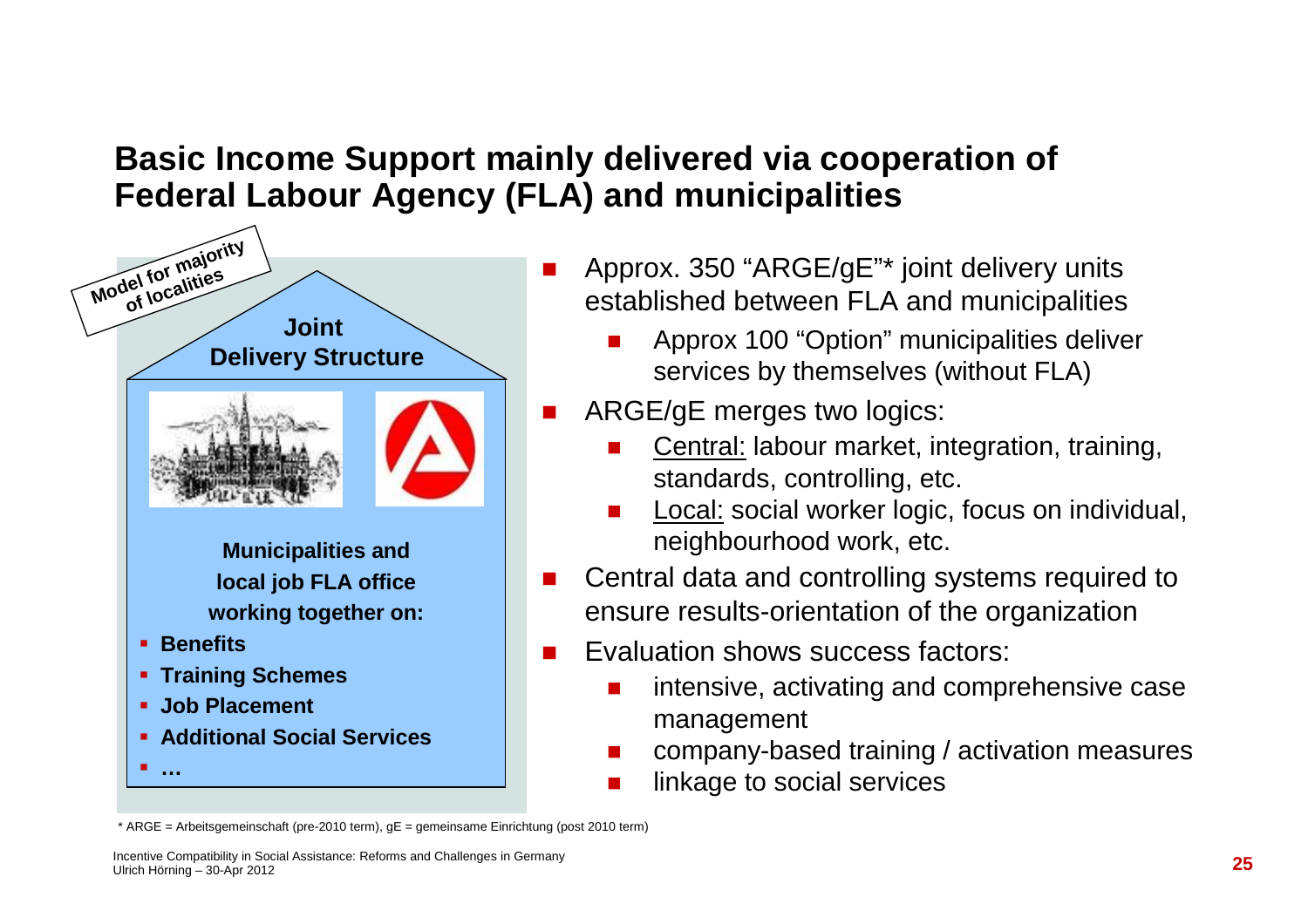#### **Despite two parallel local delivery setups, federal regulations ensure a minimum compatibility via joint base systems**

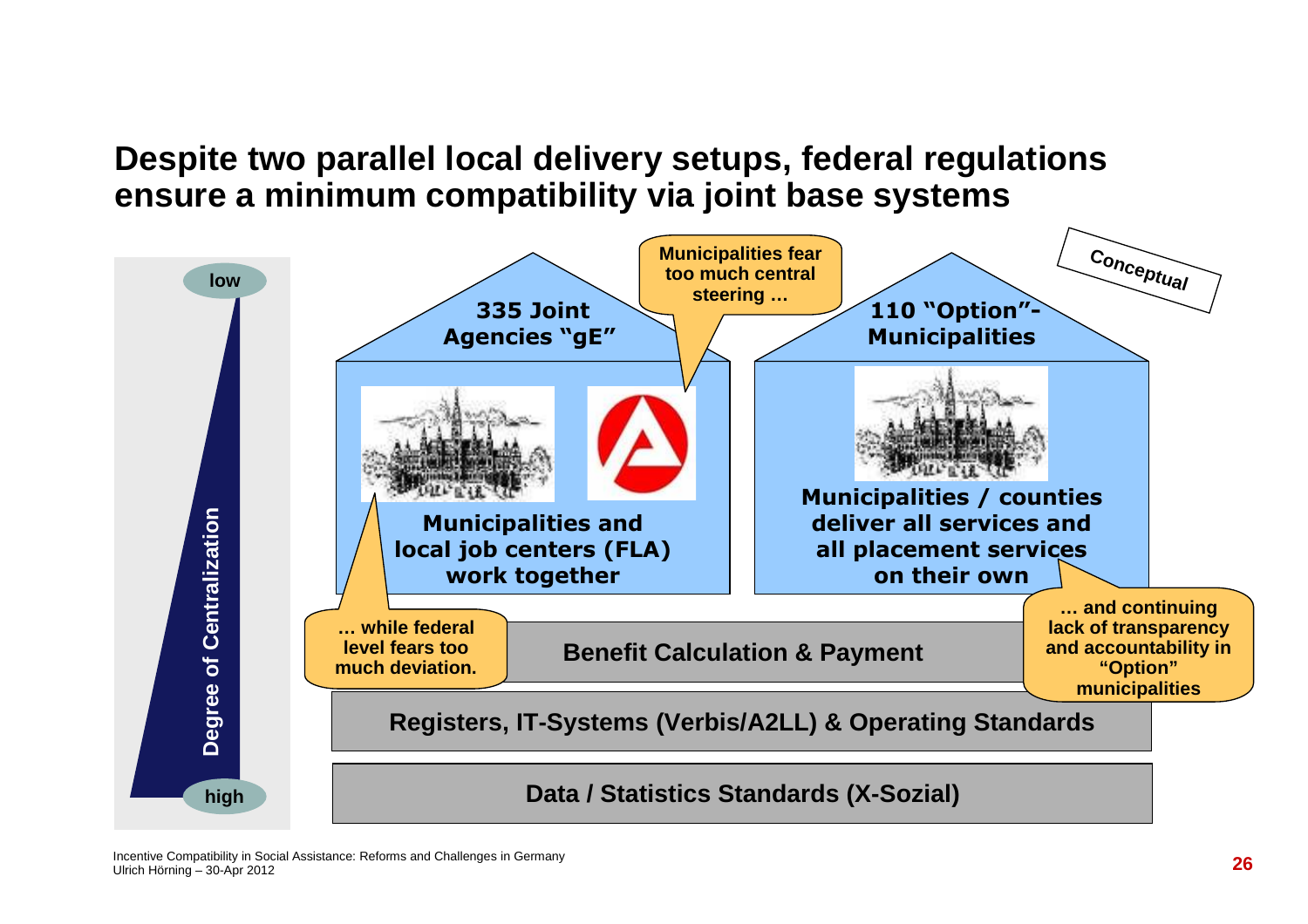### **Split payment responsibility between federal and local level can lead to load-shifting incentives**



Note: 26% federal cost share in housing and heating allowance is average number, varies slightly by state.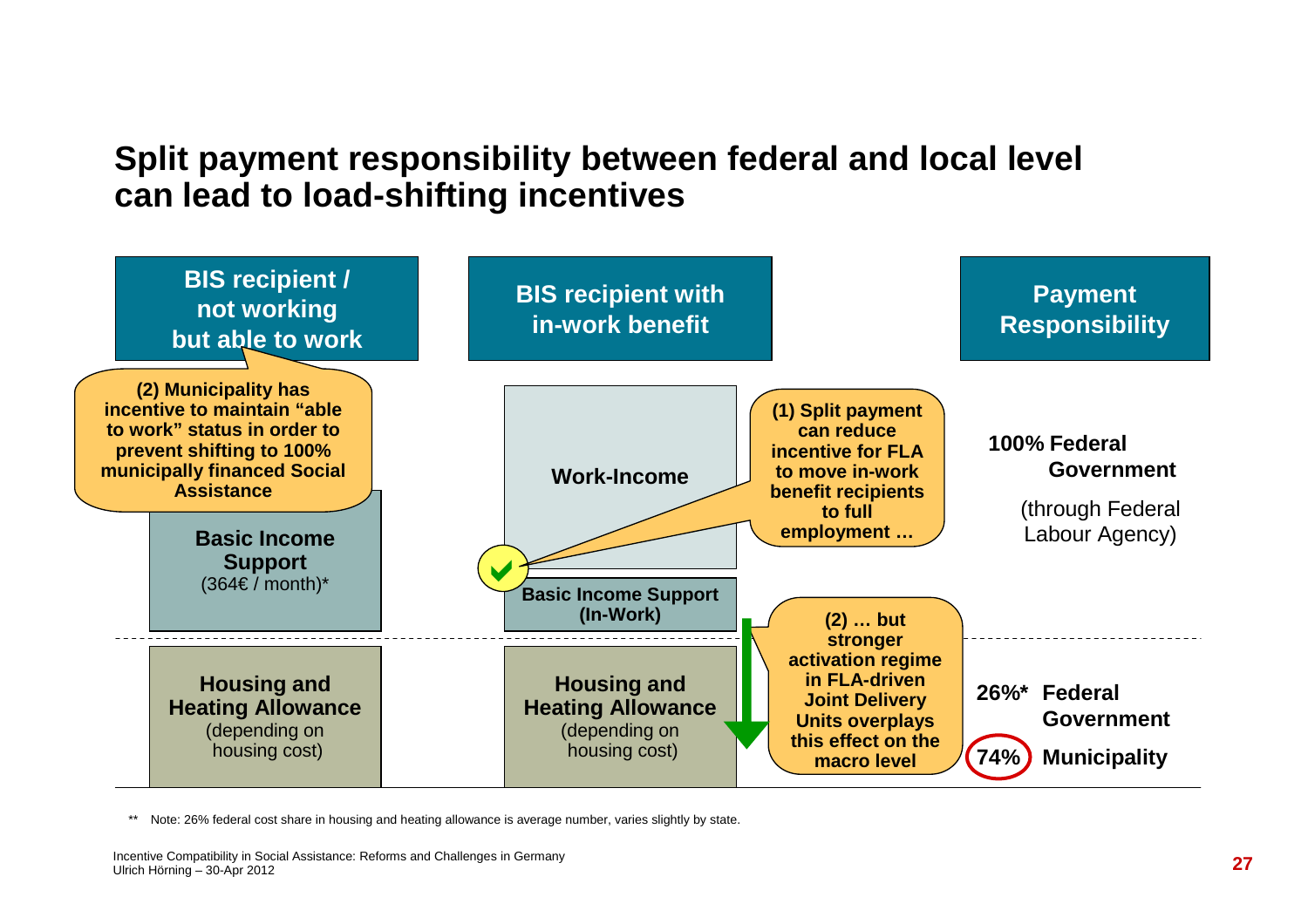#### **Background information: High-level financing flows for Social Insurance and Social Assistance in Germany (€bn, 2010)**



\* Measure of total-system housing cost not consistent with local 26% federal / 74% municipal cost share owing to "Option/zkT" delivery model in some localities

\*\* of which: Public-Employment-Schemes 33%, Employer-Subsidies 20%, Training 16%, Job-Placement 12%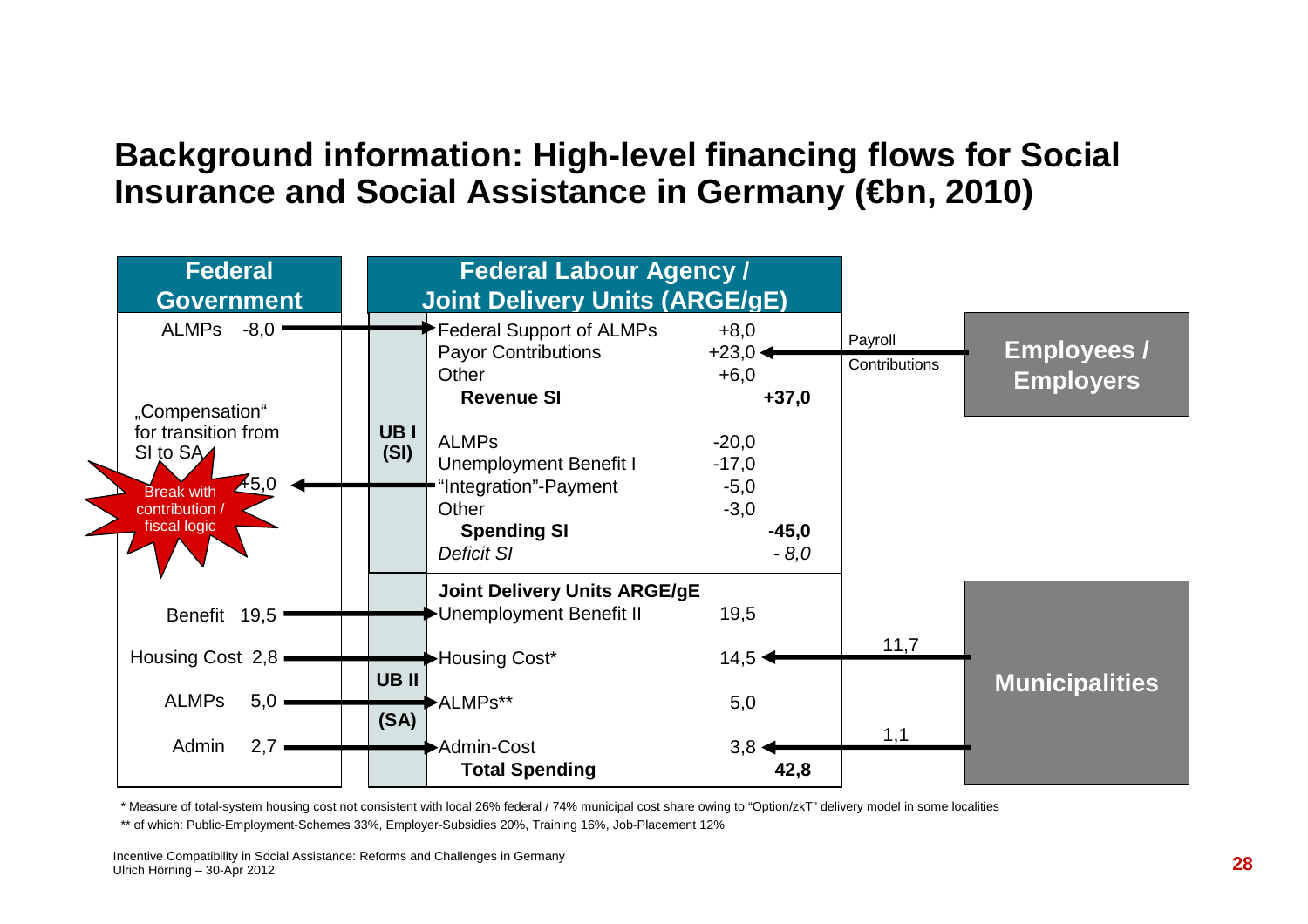Labour-market reforms in Germany (quick recap)

Segmenting the target group

Social assistance: three levels of incentives

Work incentives

Fiscal federalism incentives

Case manager incentives**3**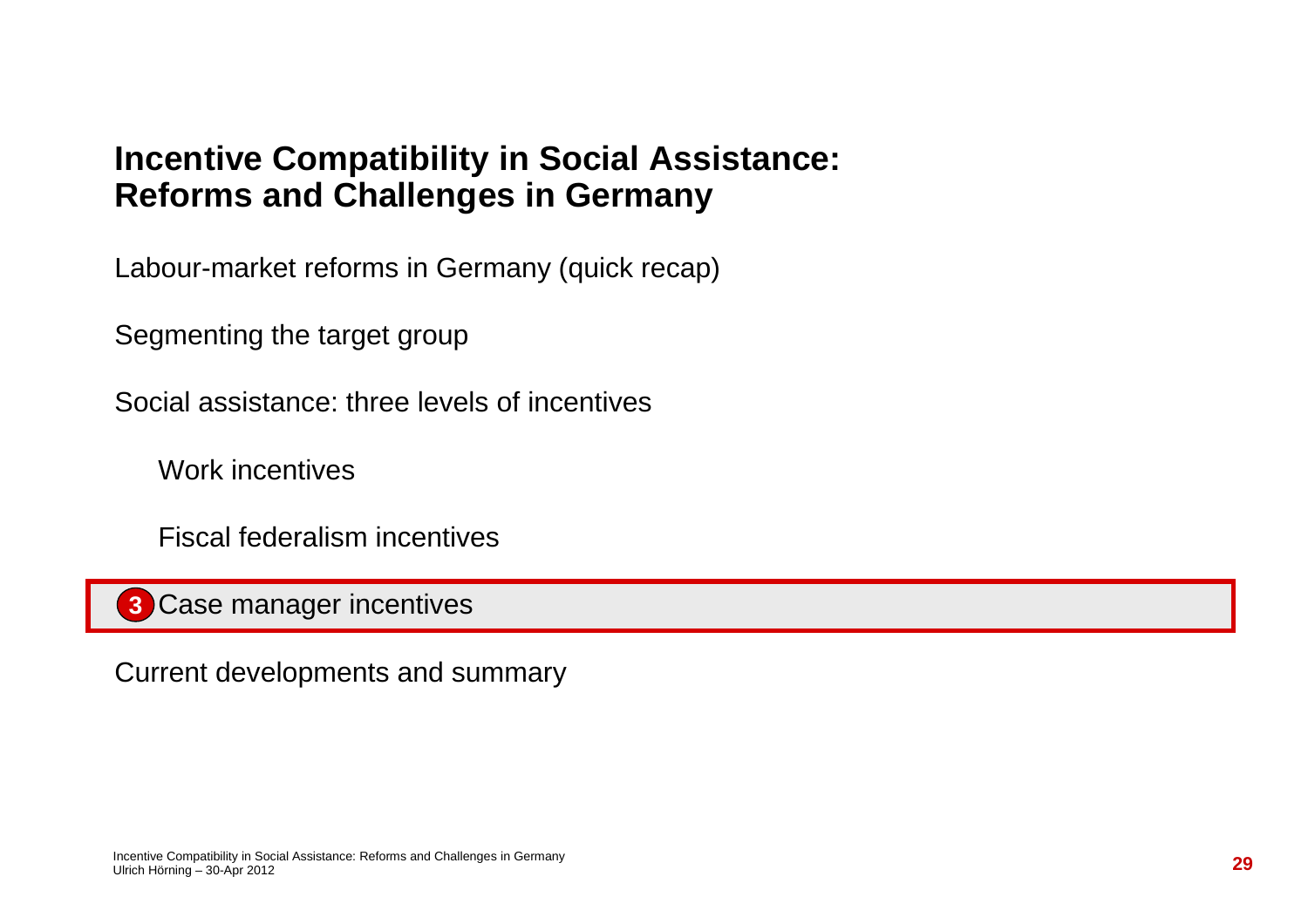#### **Staff incentives and management: Asymmetric regulations between Federal Labour Agency staff and Municipal staffSimplified**

#### **General Public Employment Contracts(Municipal Regime)**

- - Municipally employed tenured civil servants ("Beamte") subject to respective state civil service law
- Public employees ("Angestellte") subject to Germany-wide "TVöD" (collective public sector wage agreement)
- - In both municipal contracts, almost no scope for performance-based pay

**"Old-school" public sector employment with no incentive pay and strong union-veto rights**

#### **Federal Labour Agency Staff Contract (Federal Regime)**

- - Framework agreement negotiated with unions applies to all federally employed civil servants and employees
- - Comprehensive function and skill-based payment scheme
- -Staff can be moved between agencies
- - Total pay: base pay + functional pay + incentive pay (up to 10% of base pay)
- Annual work-hour accounts allowed

**Most modern staff employment contract in public sector in Germany**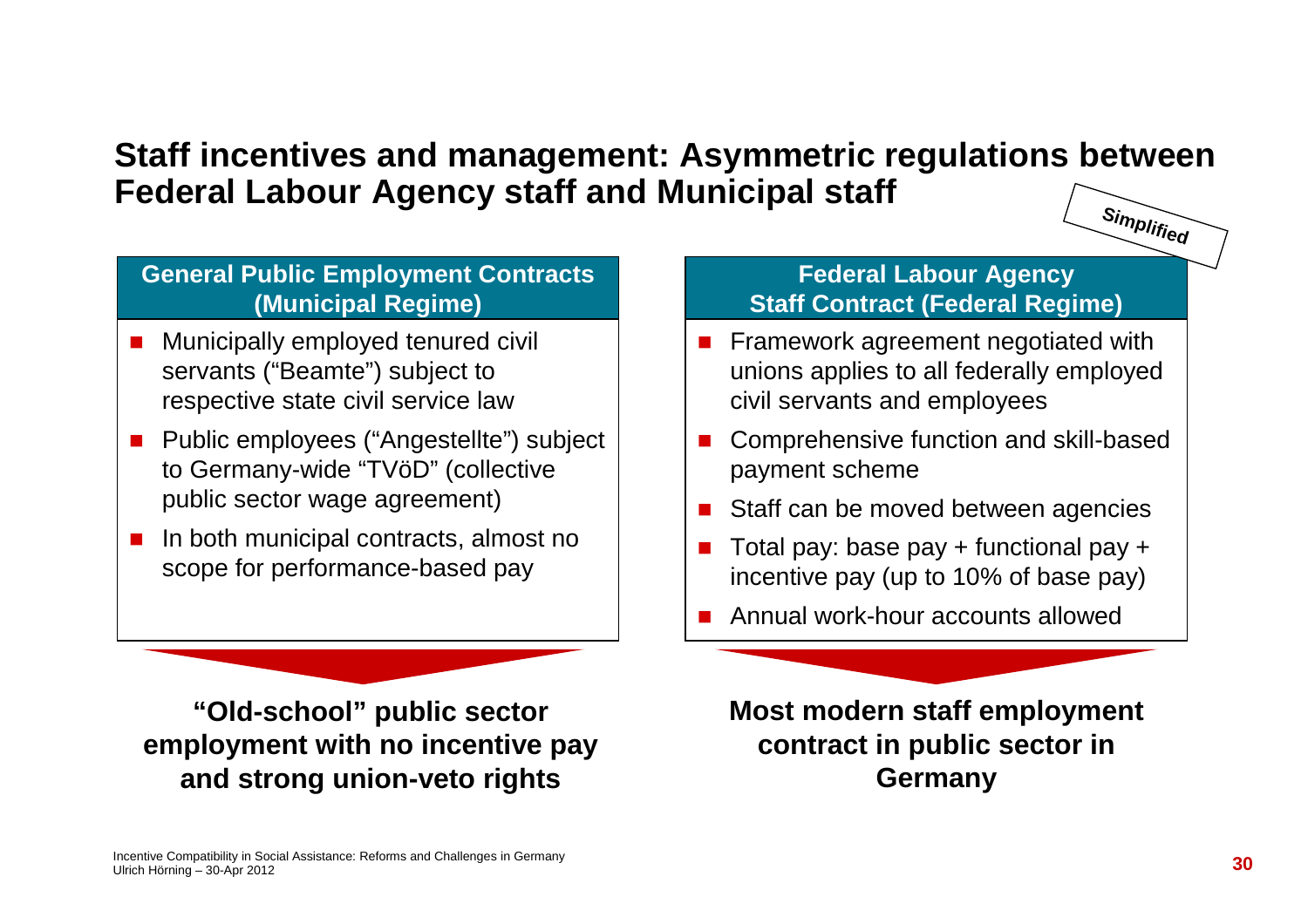Labour-market reforms in Germany (quick recap)

Segmenting the target group

Social assistance: three levels of incentives

Work incentives

Fiscal federalism incentives

Case manager incentives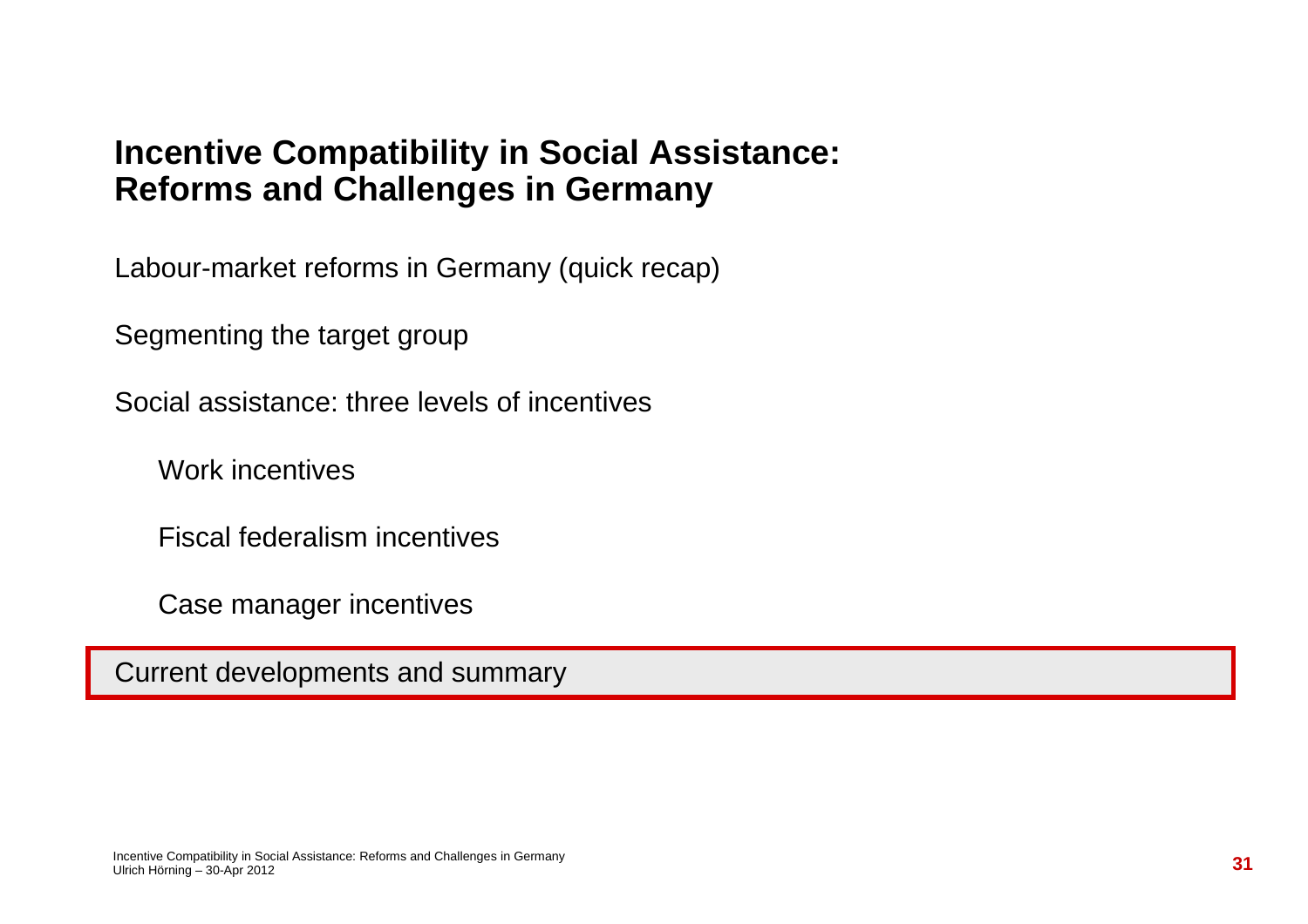### **Incentive structure: Political economy makes fundamental change unlikely – but policy opportunities remain at margins**

- - **Work incentives** redesign requires either …
	- **Lowering of benefit level (politically opposed because of "right to basic income" or** requirement of massive public works provision)
	- **n** Or, extension of the number of in-work beneficiaries at high fiscal cost  $(\Rightarrow$  and rising number of "poor" BIS recipients  $\Rightarrow$  negative political signal!)
- - But **work incentives** can be strengthened by limitation of "Minijobs" and increased activation / monitoring above the 400€ range
- - **Fiscal federalism incentives:** Maintain "incentive balance" in fiscal federalism arrangements, especially by barring opportunities to "shift" and "reclassify" beneficiaries groups between federal and local level. Recognize that fiscal federalism might block "centralized" deal on benefit reform
- -**Case manager incentives:** Public management reform matters
- - Recent developments **challenge the "incentive" regime** in German SA:
	- "Education package" for children of BIS recipients breaks with lump-sum logic and again opts for monetization instead of "in-kind" provision of basic needs
	- "Betreuungsgeld" payment to "honor" mothers who raise children at home. Incentive for low-income households to withdraw children from pre-school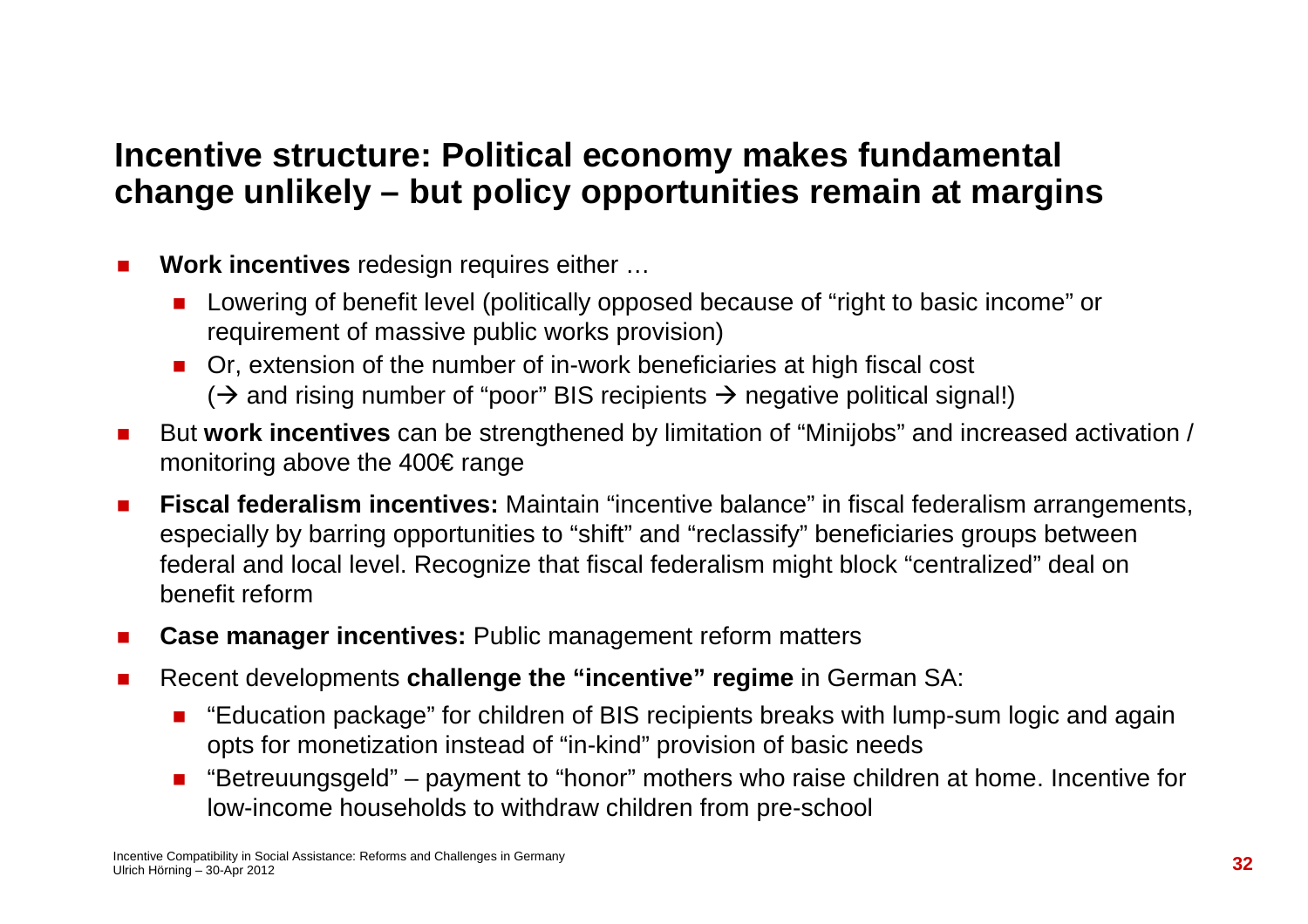### **Labor market / social safety net reforms in Germany:main axes of action and general lessons learned**

- - From status maintenance and long benefit durations to labor market integration (from "worker citizenship" → "social citizenship")<br>-
- -From segmented populations to one pool of beneficiaries and delivery channel
- - From flexibility at the margins (pre-2005: mini-jobs) to flexibility at the core of the labour market (erosion of collective bargaining, deregulation of temp-labour)
- -From old-school bureaucracy to applied New Public Management
- - Allow for local variance via cooperation-model with municipalities while keeping central systems (data standards / reporting) strictly central without compromise
- -Invest into case management and placement-oriented activation measures
- -Invest into capability of the Public Employment Service (PES)
- -Be prepared for a jump in recipients when including the inactive
- -Allow for non-profit actors to support training but maintain competition among them
- - Make evaluations a mandatory piece of policy and bank on long-term secondary effects (data availability, better ALMPs) even without immediate policy-advice impact